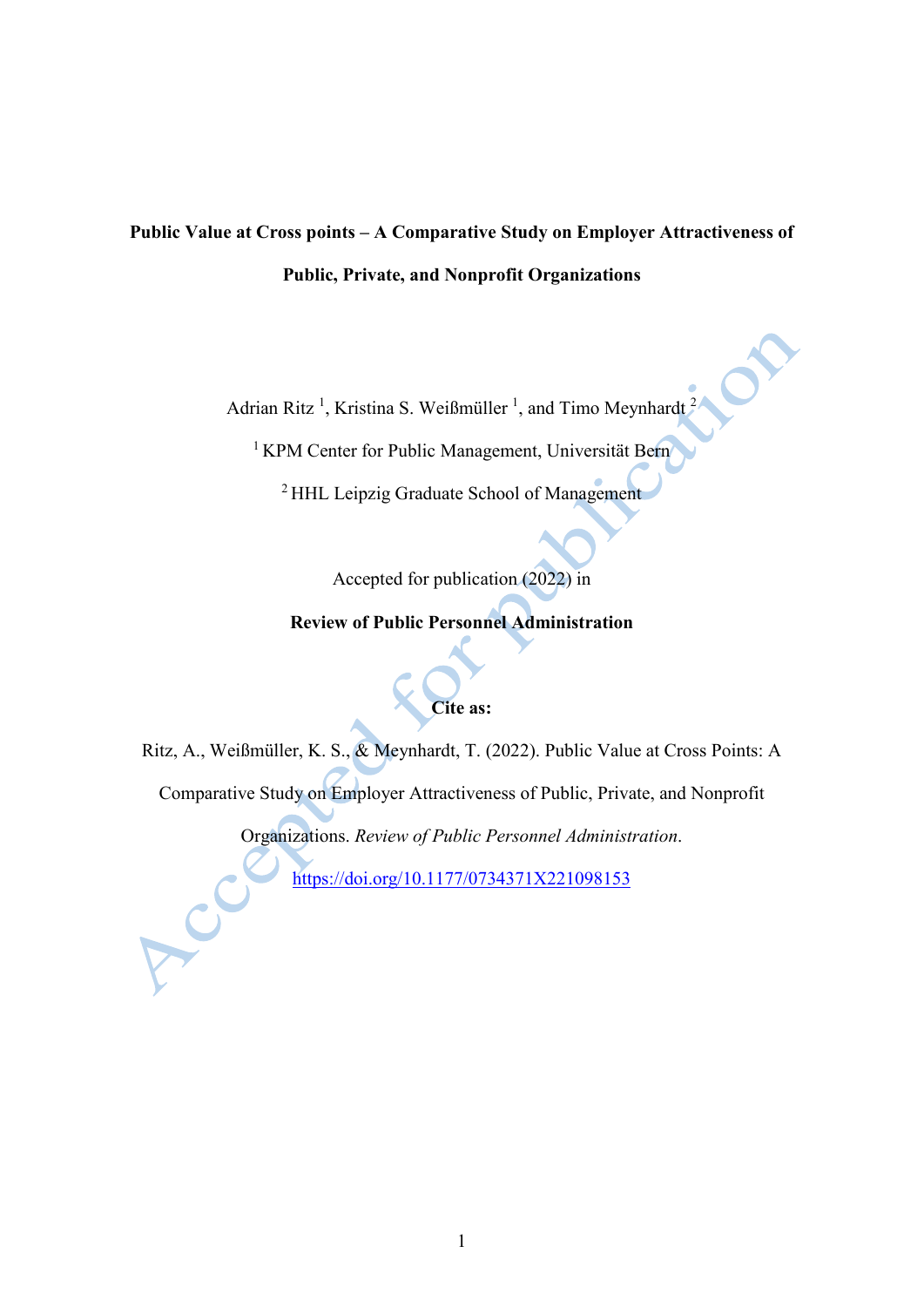# **Public Value at Cross points – A Comparative Study on Employer Attractiveness of Public, Private, and Nonprofit Organizations**

#### **ABSTRACT**

A commonly held assumption is that public service motivation (PSM) positively affects individuals' attraction to government, but there are also private and nonprofit organizations that are beneficial to the common good. Therefore, the goal of this study is to shed light on an understudied topic in Public Administration, namely, how the public value of public, private, and nonprofit organizations affects their attractiveness to citizens and how PSM moderates this relationship. We find that employer attractiveness is strongly influenced by organizations' public value regardless sectoral affiliation. This attribution of public value interacts with citizens' PSM. For high-PSM individuals, the relationship between public value and attractiveness is stronger than for low-PSM individuals. Furthermore, high PSM exercises an asymmetric effect, punishing organizations with low public value more strongly in the private sector. These results highlight important implications for HR practitioners in all three sectors seeking to attract and retain highly motivated employees.

*Keywords*: employer attractiveness, public value, public service motivation, employee retention, public human resource management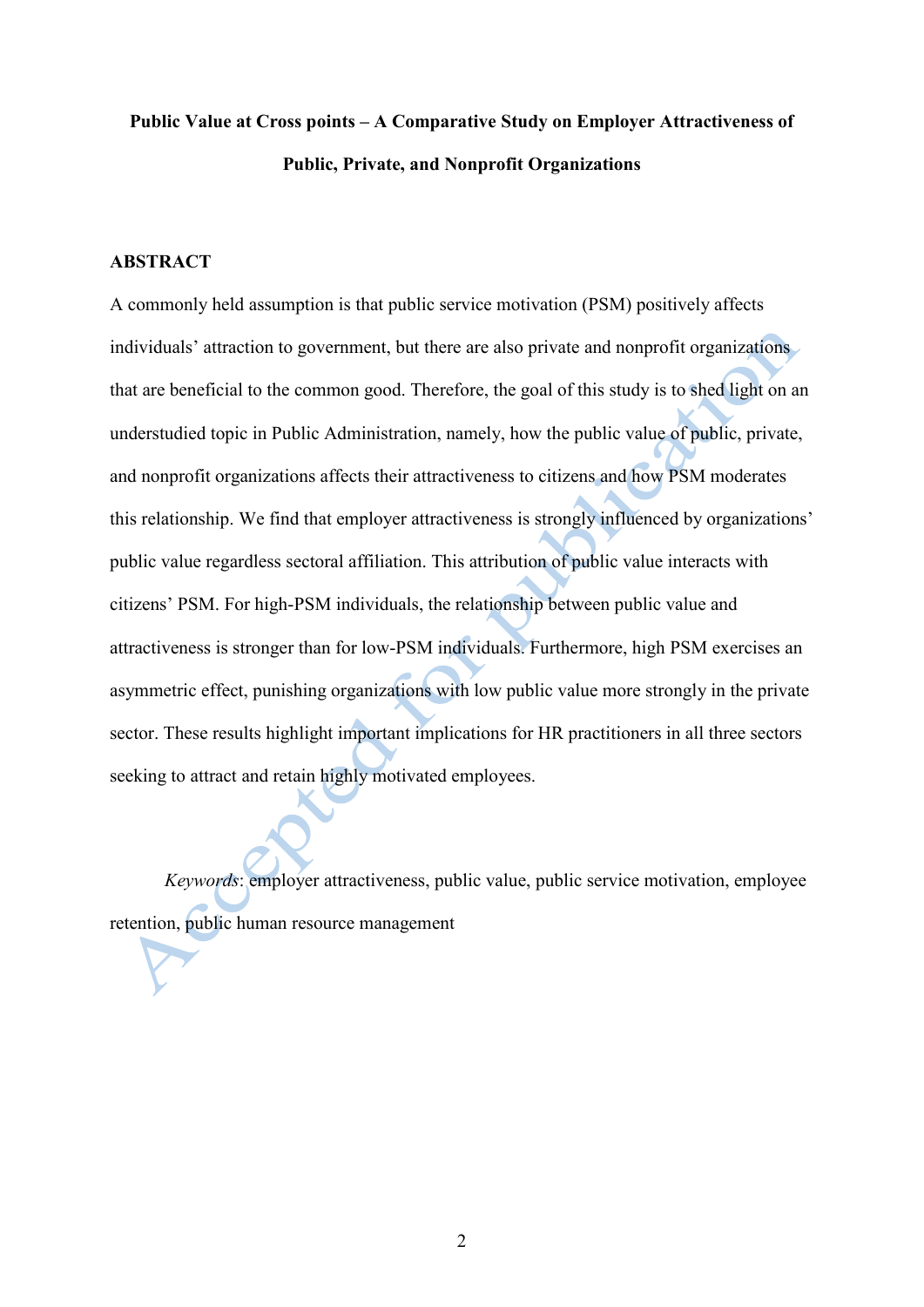#### **INTRODUCTION**

With a workforce aging faster than the labor force as a whole, the challenge facing public organizations is how to attract and retain talent in public service careers (Äijälä 2001; Leisink & Steijn 2008). As a result, increasing employer attractiveness – the interest of individuals in being employed by a certain organization – is of key importance for public organizations. One perennial proposition within the PA literature is that sector matters in job choice decisions. Another widely held assumption is that public service motivation (PSM) – i.e., the willingness to contribute to society at large and to serve the public interest (Perry & Hondeghem 2008) – affects individuals' attraction to public sector employment based on the argument of value congruence (see e.g., Vandenabeele 2008; Christensen & Wright 2011; Brewer *et al.* 2012; Carpenter *et al.* 2012; Asseburg & Homberg 2020).

However, there is only limited evidence that the positive effects of public value on employee attraction and selection differ fundamentally between public and private organizations (Boyne 2002). Research on employer attractiveness has largely ignored the fact that sectorial affiliation and related factors such as, for instance, the relationship between an organization and its environment, or its contributions to society – including creating public value, for example – may affect talents' employer choice (Winter & Thaler 2016). Employment conditions and incentives also vary substantially between sectors and influence sector preferences (Rainey & Chun 2005; Bullock *et al.* 2015).

To date, most research on PSM in general but also research on PSM's role for employer attractiveness, focuses solely on public sector organizations and neglects nonprofit and private sector organizations (Lyons *et al.* 2006; Taylor 2010; Winter & Thaler 2016). This omission is important given the evidence that nonprofit and even private sector organizations are in fact attractive for public service-oriented individuals (Kjeldsen & Jacobsen 2013) and may, therefore, compete for high-PSM talent (Houston 2006; Boxall *et al.* 2007; Christensen & Wright 2011; LeRoux & Feeney 2013). Empirical evidence shows organizations' sector plays a role in both public and private sector employees' attraction to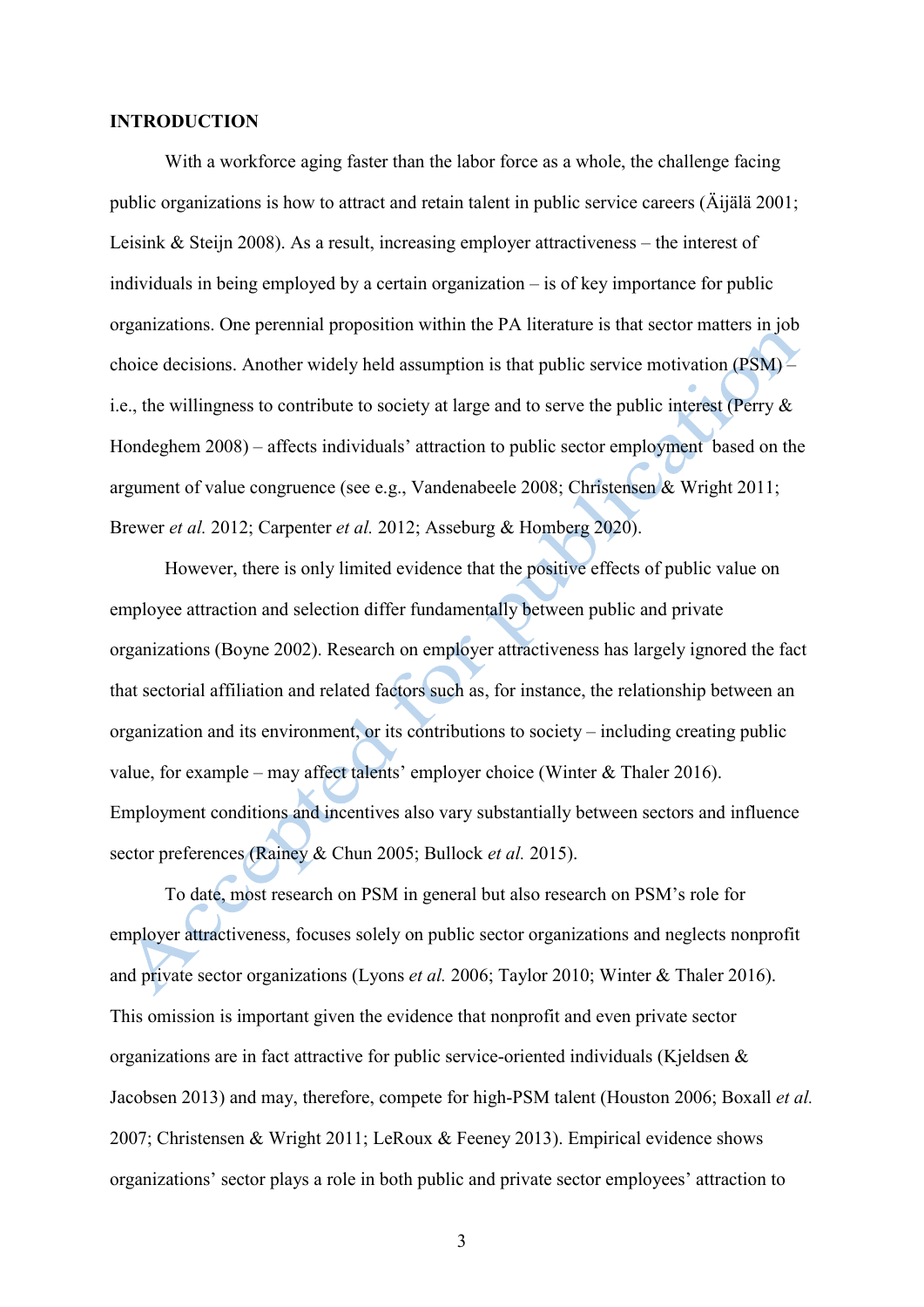and selection of their employer, although empirical evidence on the link between PSM and sector attraction for the general population is less conclusive (Vandenabeele 2008; Christensen & Wright 2011; Ritz & Waldner 2011; Kjeldsen & Jacobsen 2013; Pedersen 2013; Rose 2013; Hinna *et al.* 2019; Asseburg & Homberg 2020). Therefore, we need more cross-sectoral research into the relevance of public value in employee attraction and on the role of PSM in this relationship.

One issue is that most of the studies mentioned above focus on data from public employees or students (Asseburg & Homberg 2020). Thus, the current body of research has only limited explanatory power when it comes to explaining organizations' attractiveness to talent in the *general* population and regarding employer selection decisions beyond the choice of a first job (Wright & Christensen 2010; Lee & Choi 2016). A second issue is that public organizations compete for future employees on the general labor market. In this setting of cross-sectoral competition, PSM is argued to be a specific attribute that affects individuals' behavior in a variety of settings, and not only in public organizations (Perry *et al.* 2008; Jin 2013; Ripoll & Schott 2020). Consequently, we need more scientific evidence on how employer characteristics such as public value signals and job seekers' characteristics such as PSM interact, and shape perceived employer attractiveness among the general public.

Against the backdrop of PSM theory and research on public value and employer attractiveness (Highhouse *et al.* 2003; Meynhardt 2009; Ritz & Waldner 2011; Weske *et al.* 2019; Vandenabeele & Jager 2020) we assume that organizations that are perceived as providing high public value to society are also perceived as being more attractive employers, particularly if individuals are highly public service motivated. Thus, our research question is: What is the relationship between the attractiveness of public, private, and nonprofit organizations as potential employers and their perceived public value and what role does PSM play in this relationship?

This study contributes to two streams of research: First, we link the discussion on organizational public value with employer attractiveness. In contrast to most PA research on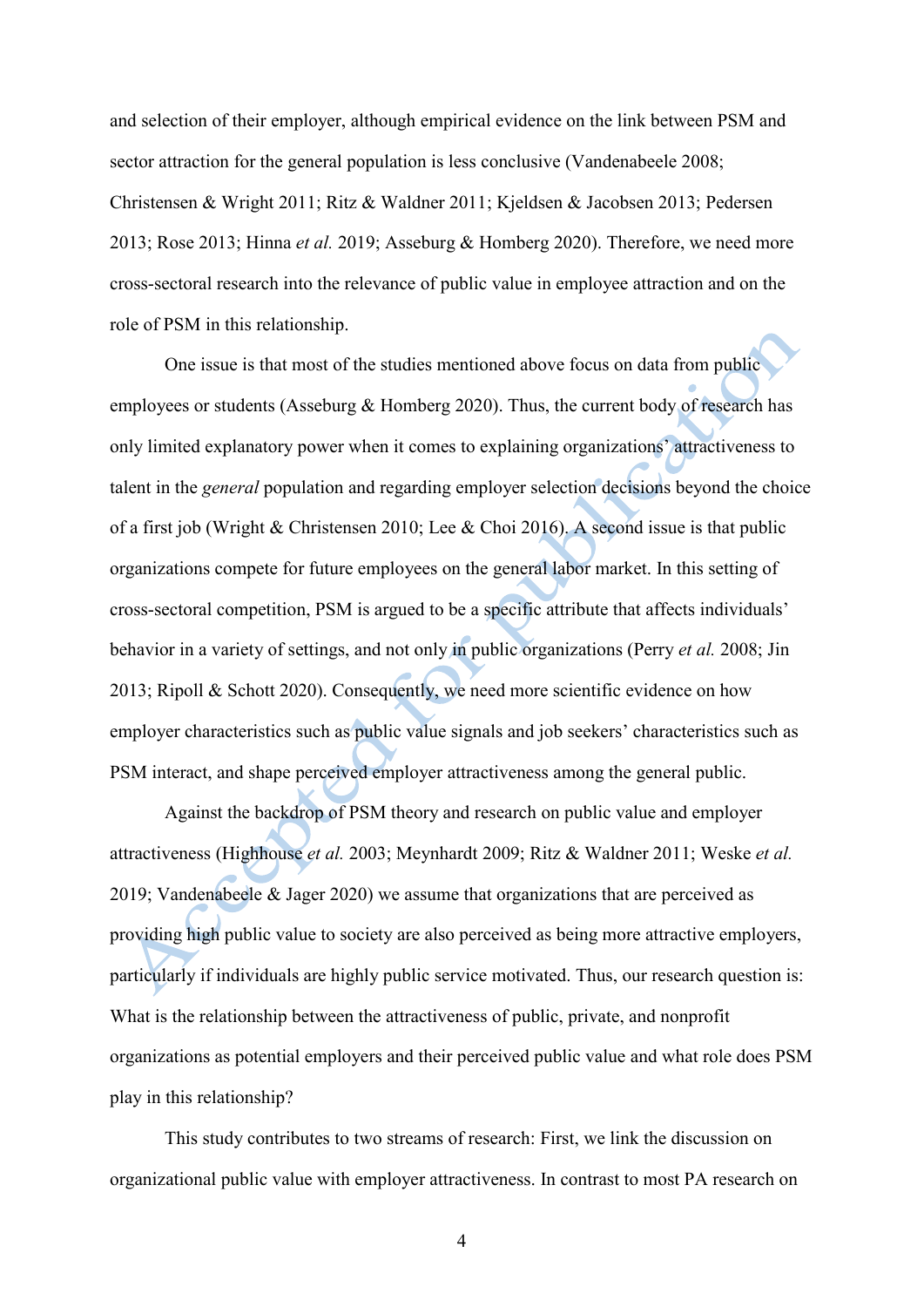public values, we base our measure for public value not on ideals and principles defined by public institutions, but on citizens' own evaluations of real-life organizations. All organizations, not just public organizations, can create public value since they shape and cocreate individuals' experience of their societal contexts, thereby influencing individuals' attitudes toward an organization as a potential employer. Second, we contribute to the discussion on the role of sector as a signal for organizations' employer attractiveness. We show that signals related to an organization's sector affiliation affect citizens' perception of employer attractiveness if there is high congruence between individuals' perception of an organization's public value and their motivation to serve society at large.

The remainder of this study is structured as follows: First, we discuss the state of research regarding the public value of organizations. In the second and third sections, we develop hypotheses on the link between public value and employer attractiveness as well as the role of PSM and sectoral context in this relationship. We then present our method and the data from an extensive public value survey conducted with  $N = 632$  inhabitants of Switzerland, who are part of the active workforce. Fifth, we present the results of hypotheses testing based on linear regression modelling and further explore the robustness of our findings across sectoral contexts by investigating three-way interactions between public value, PSM, and sectoral affiliation on employer attractiveness. We conclude by discussing these findings' implications for theory and practice.

#### **THEORY**

## **Public Value of Organizations**

The public value concept is one of the perennial roots of public administration (PA) and public management (PM) research (Moore 1995). Recent research has expanded the concept's applicability to all sectoral contexts, including public, private, and nonprofit (Meynhardt 2015). The public value construct aims to holistically describe the value of an organization for a social collective as an organization's contribution to the common good. Organizations produce value for communities and society when they improve "the quality of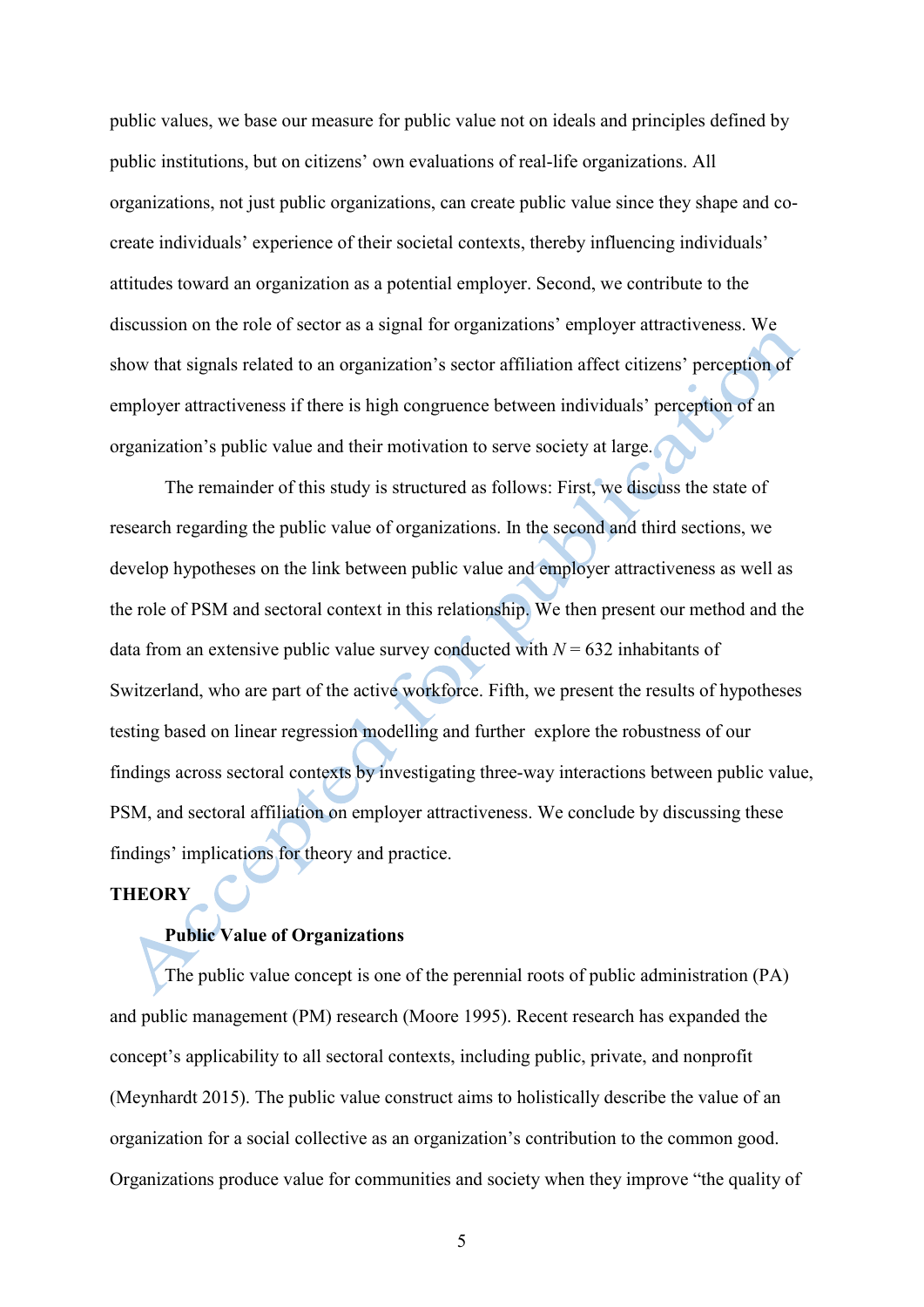individual and collective life for citizens" (Moore 2013, p. 8). In that, organizations impact how individuals and groups think and feel about community and society. The public value concept builds on the perspective that any organization does not only create economic value, but also creates value in the form of producing and reproducing societal realities. It concerns value for and from the public. The concept of public value relates to Drucker's (1992) idea that all organizations influence how well society functions as a whole and thus, perform a societal function. Therefore, public value represents an organization's individual contribution to the common good enjoyed by society and, logically, an organization's public value is the result of shared evaluations by external stakeholders (Meynhardt 2009). Consequently, the perception of an organization's public value based on its actions will affect the beholder's attitude and behavior toward said organization (e.g., employment decisions).

The concept of public *value* inherently relates to the concept of public *values* as defined by the work of Jørgensen and Bozeman (2007), Bozeman (2007), or Hood (1991). Both are relational concepts and are always a contextual matter in that they depend on what citizens and political actors value about an organization's actions (Moore 2013; Vandenabeele *et al.* 2013). PA scholars understand public values as the normative consensus regarding legitimacy, benefits, and obligations of societal agents as well as the basic principles upon which governance, policies, and regulations must be based to result in legitimacy (Bozeman 2007). Thus, public values are often defined by politics, they provide direction for public policies, they shape identities of individuals and organizations, and they can be in conflict with each other (Hood 1991; Andersen *et al.* 2021).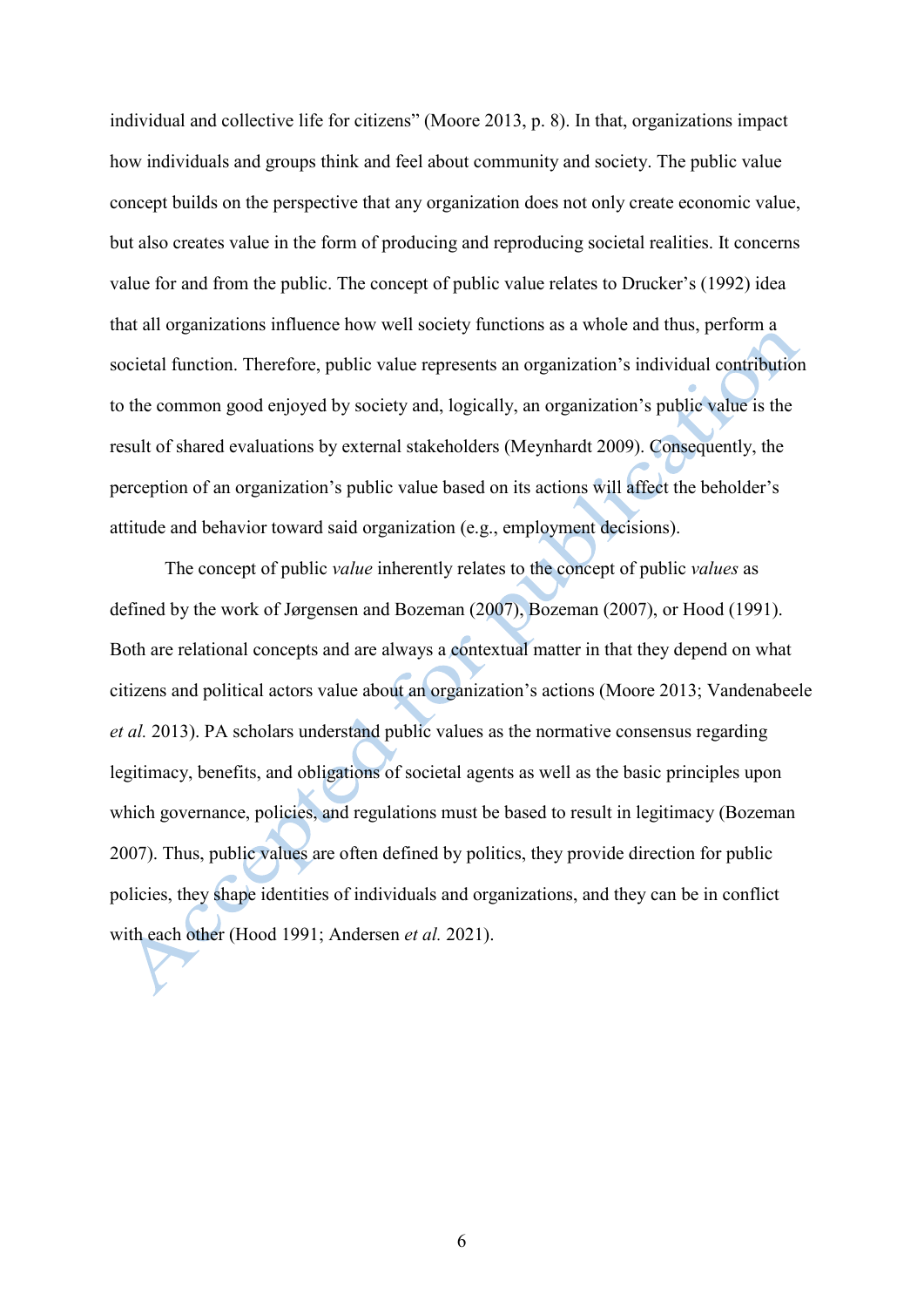In contrast to the many divisible public values identified in prior research, public value is conceptualized as the amalgamation of the entirety of an organizations' actions in the light of said values (Moore 2013; Schott & Ritz 2018). In the current study, we evaluate such an organization's overall public value and not a specific set of public values through the citizens' eyes by employing the public *value* measure by Meynhardt and Jasinenko (2020). They define an organization's public value as a perceptional construct that is manifest in any organization's contribution to the common good perceived as decent actions of the organization, its contributions to social cohesion and quality of life in its environment, and good performance in its core business. Compared with the more refined measurement of a variety of public *values* in Public Administration, we use this rather generalist idea of public value for measuring public value of public, private, and nonprofit organizations as perceived by citizens. How these perceptions are related to the attractiveness of employers will be discussed in the following section.

#### **Public Value and Employer Attractiveness**

PA research typically assumes that the public sector mainly employs people who support public values or public service related values such as altruism, solidarity, or fairness (Beck Jorgensen & Bozeman 2007; Holt 2018). Consequently, HR practices are supposed to build upon such values (Ripoll & Ritz forthcoming). When it comes to HR recruitment, employer attractiveness is a primary concern. Prior to initiating selection processes, organizations first need to attract people to their vacancies and those people furthermore need to be interested in working within a certain organization (Ritz & Waldner 2011). Against the background of the attraction-selection-attrition framework and person-organization-fit theory, the underlying assertion is that individuals' decisions about attraction, selection, and attrition are based on the fit between an organization's characteristics and their own traits and motivations (Schneider 1987; Wright & Christensen 2010). Such a fit is based on individuals' "affective and attitudinal thoughts about particular [organizations] as potential places for employment" (Highhouse *et al.* 2003, p. 989). Based on supplementary fit theory (Kristof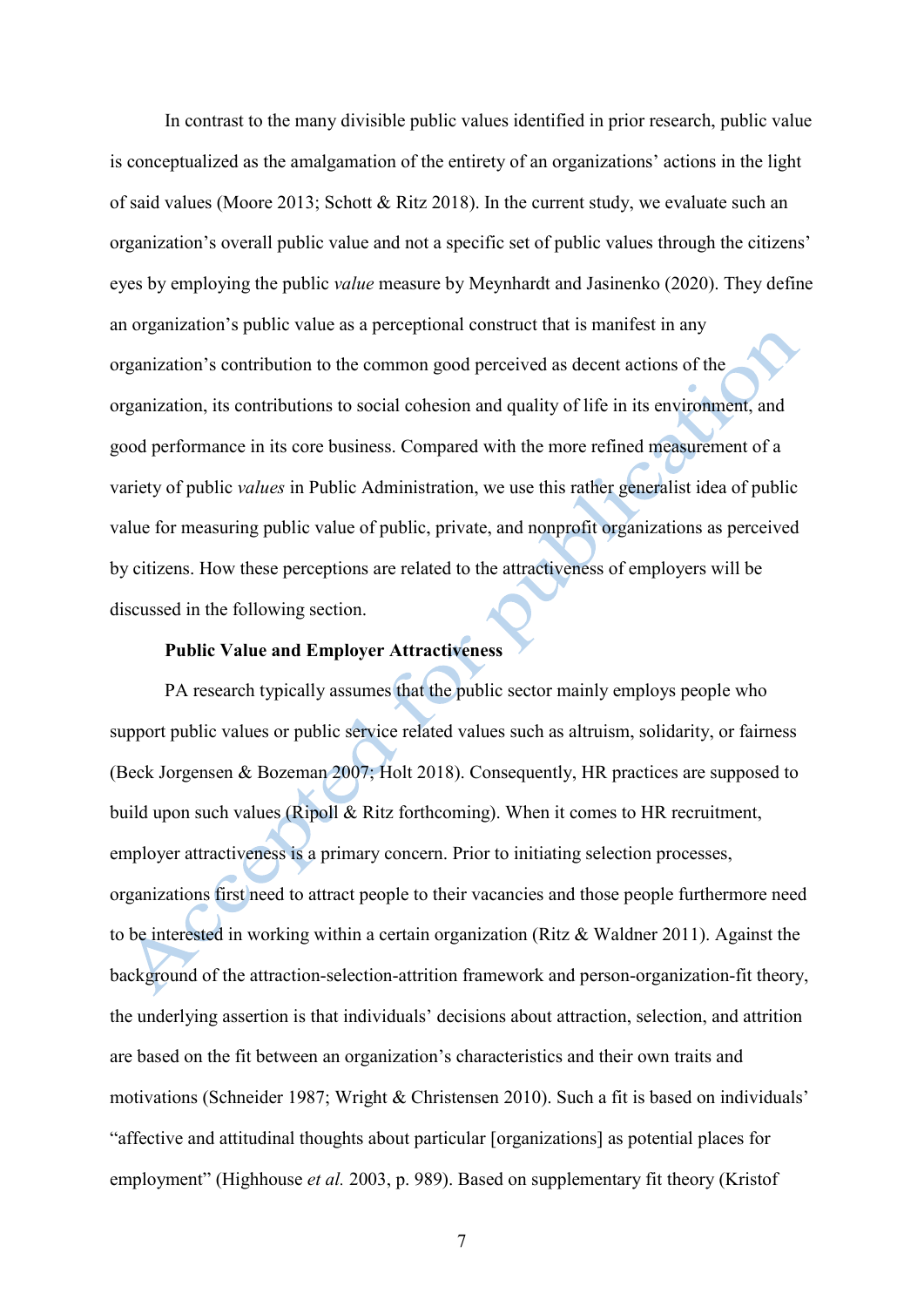1996), congruence of goals and values is key to such affective and attitudinal evaluations and is an inherent part of the attraction-selection-attrition process supporting sector self-selection in recruitment (Schneider *et al.* 1995; Vandenabeele & Jager 2020).

Public organizations are institutions related to commonly shared values that influence individuals' behavior (Vandenabeele 2007). Regarding public value, the attractiveness of public organizations is based on their explicit contributions to society. Although public organizations are not uniform but rather an "amalgam of organizations and institutions that provide public service in its broadest sense" (Vandenabeele 2008, p. 1091), they have strong ties with higher-level institutions, such as public value (Scott 2008; Vandenabeele & Jager 2020). However, it is too easy to assume that public organizations primarily attract employees based on their contributions of public value to society. Against the backdrop of a heterogeneous public sector and publicness theory (Bozeman 2004) it is essential to note that it is not only public organizations that create public value but also private and nonprofit organizations (Ballart & Rico 2018), and that there is no clear evidence that the positive effects of public value – such as, for instance, attractiveness toward potential employees – fundamentally differ between public and private organizations (Boyne 2002). It follows that an organization's public value is a relevant signal in attraction processes regardless of the type of organization (public, private, or nonprofit).

This argument is grounded psychologically in self-enhancement theory (Heider 1958; Baumeister *et al.* 1993; Fiske 2004). Public value functions as a signal of an organization's attractiveness as a potential employer because high public value contribution is socially accepted, nurturing the desire to see oneself in a positive light by associating with such positive values as socially desirable traits. Seeking association with such a high public valueorganization as a potential employer helps individuals to maintain their positive selfevaluation, strengthens their own value-based identity, and elevates their status in society. That said, we argue an organization's public value is a factor of attractiveness *per se* and, based on signaling theory (Wanous 1980), serves as a signal to potential job applicants who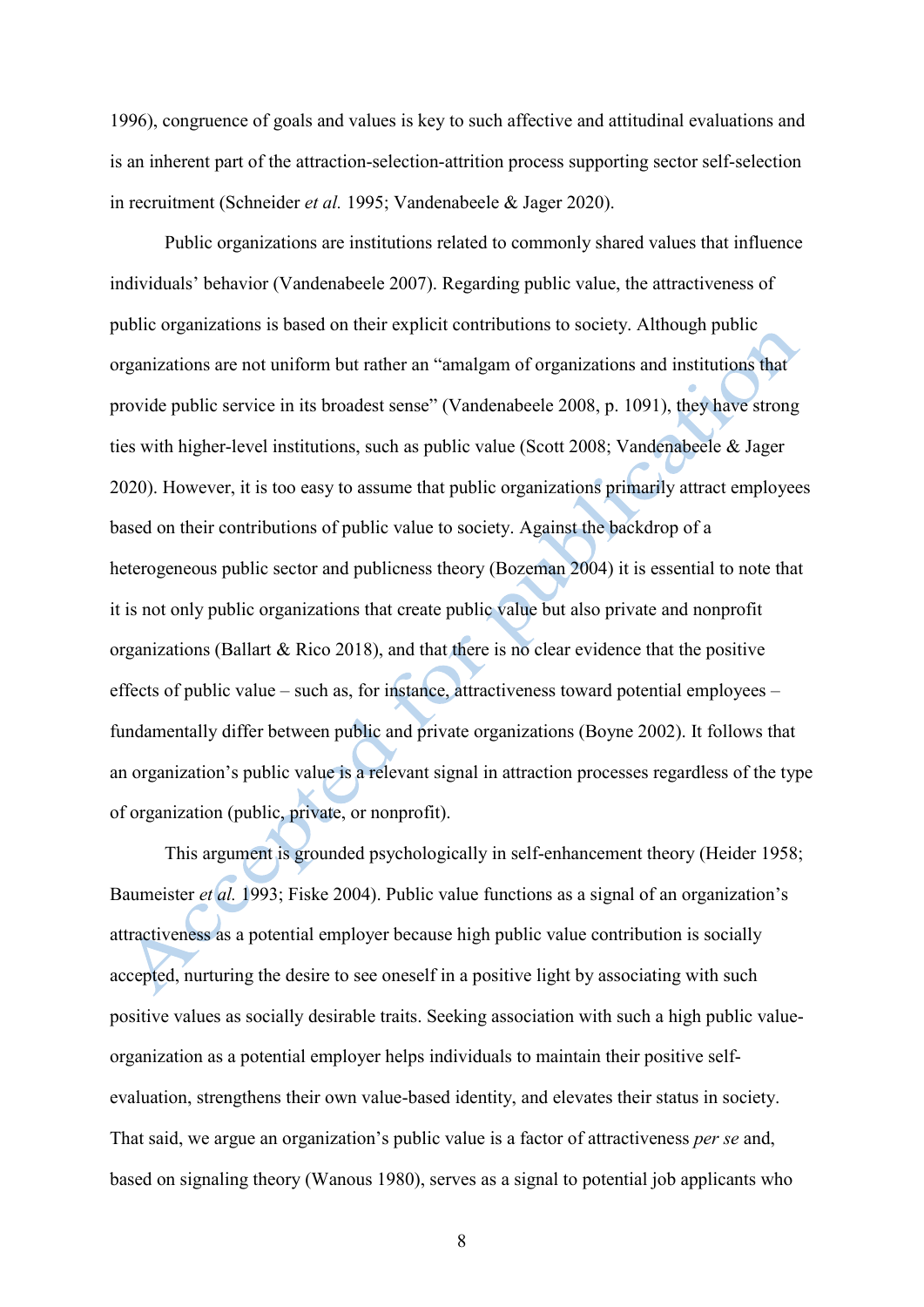draw conclusions about an organization's vision, values, and actions. This argument is in line with research showing that individuals are attracted to employers with a strong stance toward environmental protection (Bauer & Aiman-Smith 1996), employers with affirmative action programs (Wright *et al.* 1995), or those employers who publish their ratings on corporate social performance (Albinger & Freeman 2000).

Consequently, we hypothesize the relationship between an organization's public value and its attractiveness as a future employer is positive in the sense that:

*H1: Organizations that are perceived as having high (low) public value are associated with higher (lower) employer attractiveness to potential future employees.*

### **The Moderating Effects of PSM**

As argued above, certain organizations attract certain types of people based on their perceived public value, but individual differences may also moderate the effect of an organization's value-related signals on potential applicants' attitudes and their ensuing behavioral outcomes (Lukacik & Bourdage 2020). A central claim in PA research is that individual differences in their level of PSM influence job choice and attraction. People with high levels of PSM exhibit dissimilar behaviors and preferences from those people with low levels of PSM and high-PSM individuals are especially likely to self-select into public sector employment (Vandenabeele 2008; Perry *et al.* 2010; Ritz *et al.* 2016a; Asseburg & Homberg 2020). Thus, those highly sought-after potential employees with high-PSM might be more likely to self-select if they perceive signals indicating that organizations contribute high public value to society. An explanation for this may be because public value focuses on an organization's contribution to the common good and PSM concerns individuals' motivation to contribute to society at large through public service provision and serving the abstract idea of the public interest (Ritz *et al.* 2020).

PSM is associated with commitment to the public interest, social value orientation, and pro-social behavior (Houston 2006; Vandenabeele 2008; Esteve *et al.* 2016; Van Witteloostuijn *et al.* 2017; Ritz *et al.* 2020; Weißmüller *et al.* 2020). A main characteristic of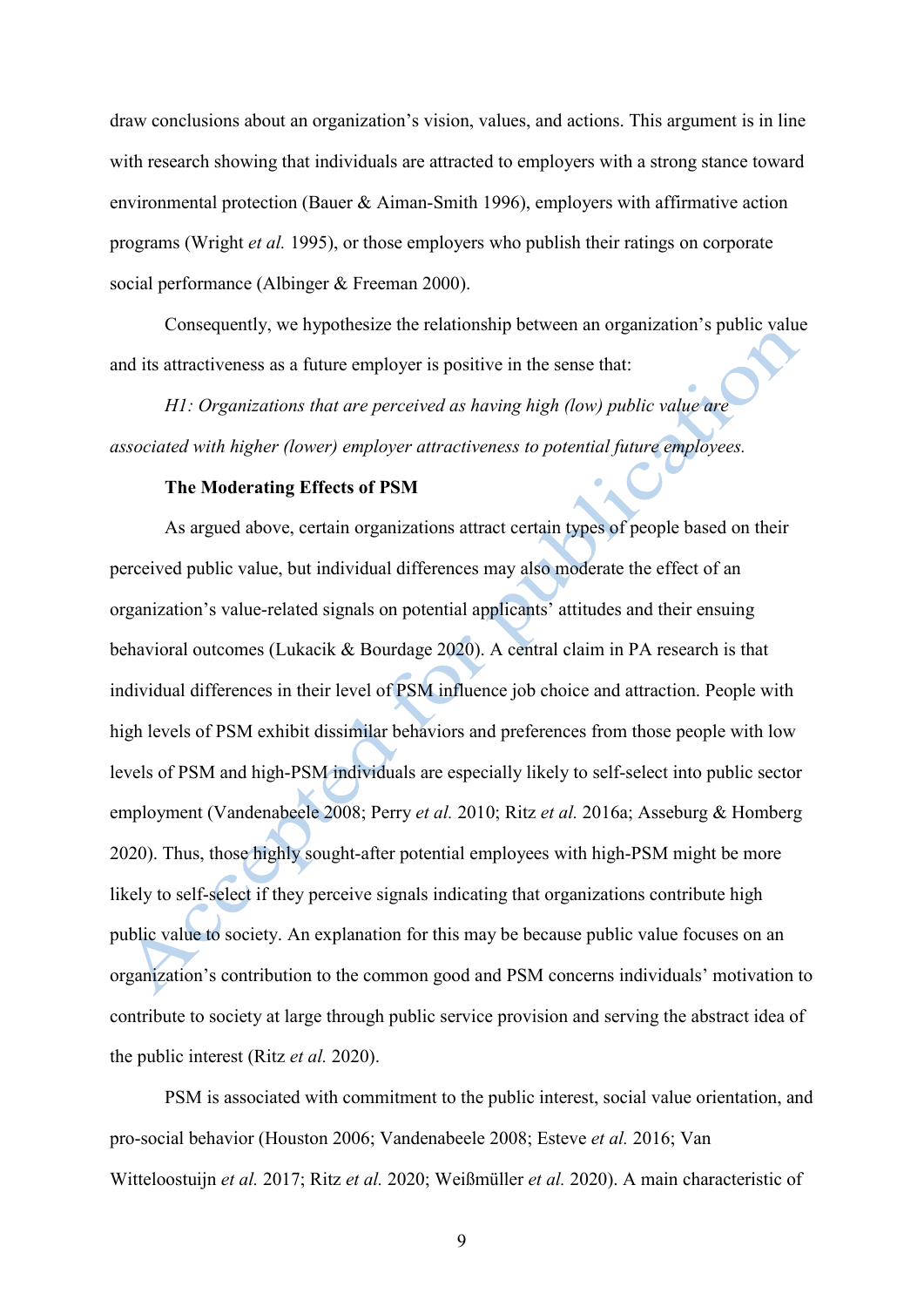PSM is its orientation towards larger unidentified collectives instead of particular individuals or groups in one's immediate sphere of contact (Vandenabeele *et al.* 2018; Schott *et al.* 2019). Ritz et al. (2020) call this societal altruism versus interpersonal altruism. We argue that these characteristics of PSM lead to a particularly high value fit between organizations signaling public value and high-PSM individuals. Andersen et al. (2013, p. 305) compare PSM and public value*s* and conclude that "the two concepts cannot be totally separated, as values can be motivating, and motivation is often oriented toward something desirable (e.g., values)." We assume that this might also be applicable to the relationship between PSM and public value. For instance, the public value concept measures an organization's contribution to social cohesion and quality of life and this can be related to the public interest component in PSM, indicating that high-PSM individuals value doing good for others through their work as, for instance, contributions to the social cohesion in society or to the quality of life in the organization's environment (Perry 1996), corresponding with Meynhardt and Jasienko (2020). However, recent research argues that public interest – as a major component of PSM – does not necessarily allow high-PSM individuals to contribute to the common good at all times, because there are many ways in which individuals may conceive the public interest, making it a context- and role-dependent concept (Schott *et al.* 2015; Schott & Ritz 2018). That said, high-level PSM individuals would then evaluate the public value of an organization and its attractiveness as future employer depending on their individual conception of the public interest and as relatively more important than individuals with lower levels of PSM, moderating the relationship between an organization's public value and its attractiveness as a potential employer.

As stated, there is limited knowledge about how public value signals of organizations with different sectorial affiliation influence the perceived employer attractiveness attributed to them by individuals in relation to individuals' level of PSM. Research shows that prosocial employment attributes foster the self-selection of experienced candidates with high levels of PSM into public sector jobs (Wright & Christensen 2010; Lee & Choi 2016; Asseburg *et al.*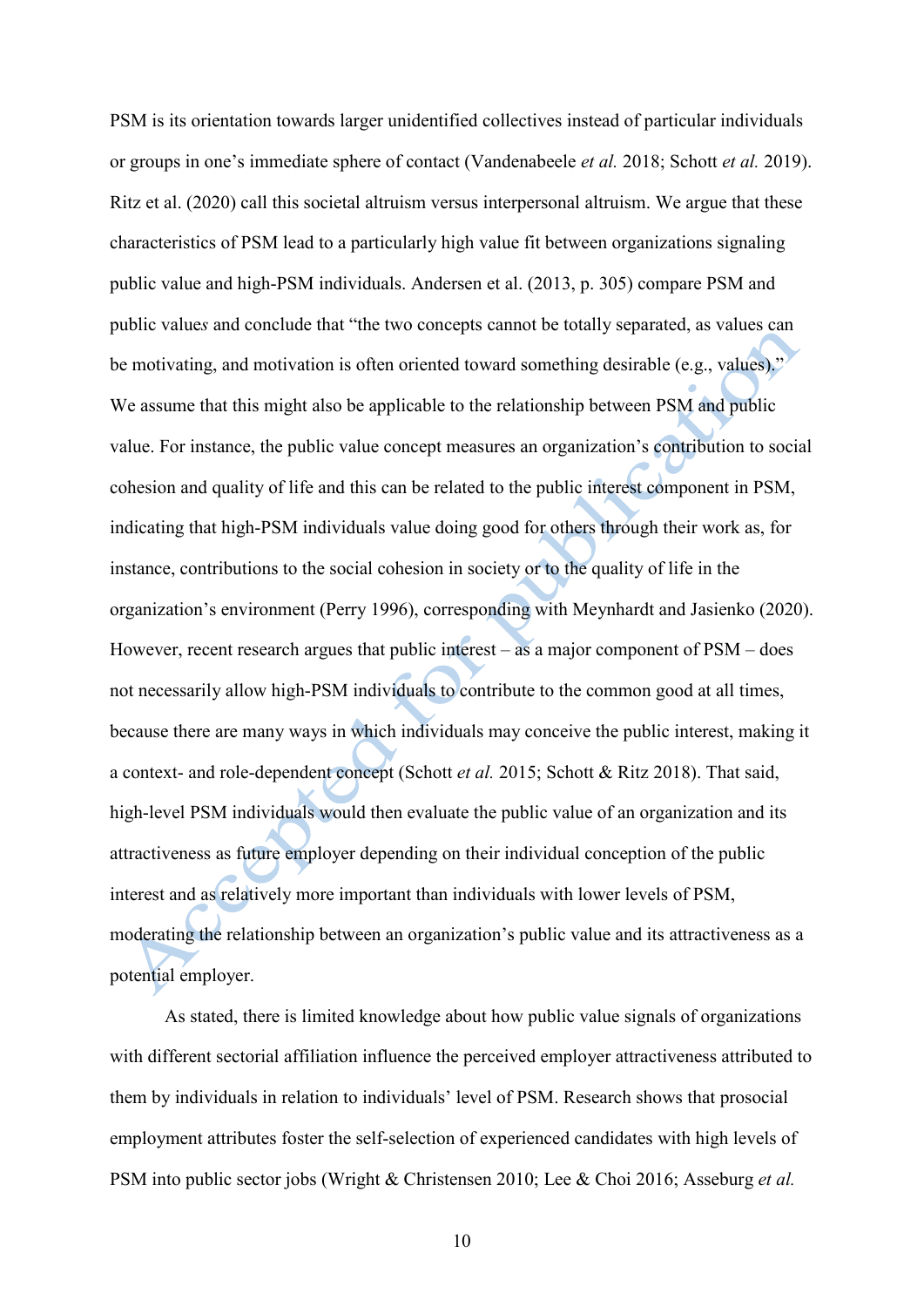2020; Asseburg & Homberg 2020). Recent research by Vandenabeele and Jager (2020) indicates that PSM may indeed moderate the effect of value-statements in recruitment messages on attractiveness, depending on sectoral context and prospective employees' characteristics. However, the question is whether this positive relationship between PSM and self-selection also holds for private sector and nonprofit organizations. Research by Word and co-authors (2013; 2015) supports such attraction effects in the nonprofit sector. Although sectoral boundaries are increasingly becoming blurred (Denis *et al.* 2015), the Continental– European tradition of PA still exhibits strong legal separation between the sectors and sectoral affiliation relates to well-known distinct elements of employment conditions, such as potential job content, salary levels, and the prospect of tenure (Painter & Peters 2010; Kuhlmann & Wollmann 2019). Therefore, against the backdrop of our study's focus on employer attractiveness of public, private, and nonprofit organizations, we are interested in whether individuals with high levels of PSM will react more strongly depending on whether an organization sending public value-related signals is public, private, or nonprofit.

However, PSM is distinct from so-called public *sector* motivation, which is defined as a type of motivation based on individual utility maximization towards institution-specific and extrinsic incentives (Ritz *et al.* 2016b). Thus, both the public value concept and PSM are concepts that transgress sector boundaries (Bozeman 1987; Brewer & Selden 1998), indicating that the information regarding sectoral affiliation will matter more for high-PSM individuals in all type of organizations. It follows that:

*H2: The relationship between public value and attractiveness of public/private/nonprofit organizations as future employers will be moderated by PSM, such that high-PSM individuals are more attracted to high-public value organizations compared with low-PSM individuals.* 

To test the degree to which this hypothesized moderation relationship is, in fact, universal across all three sectoral contexts, we explore potential sectoral differences by conducting further analysis testing the three-way interaction between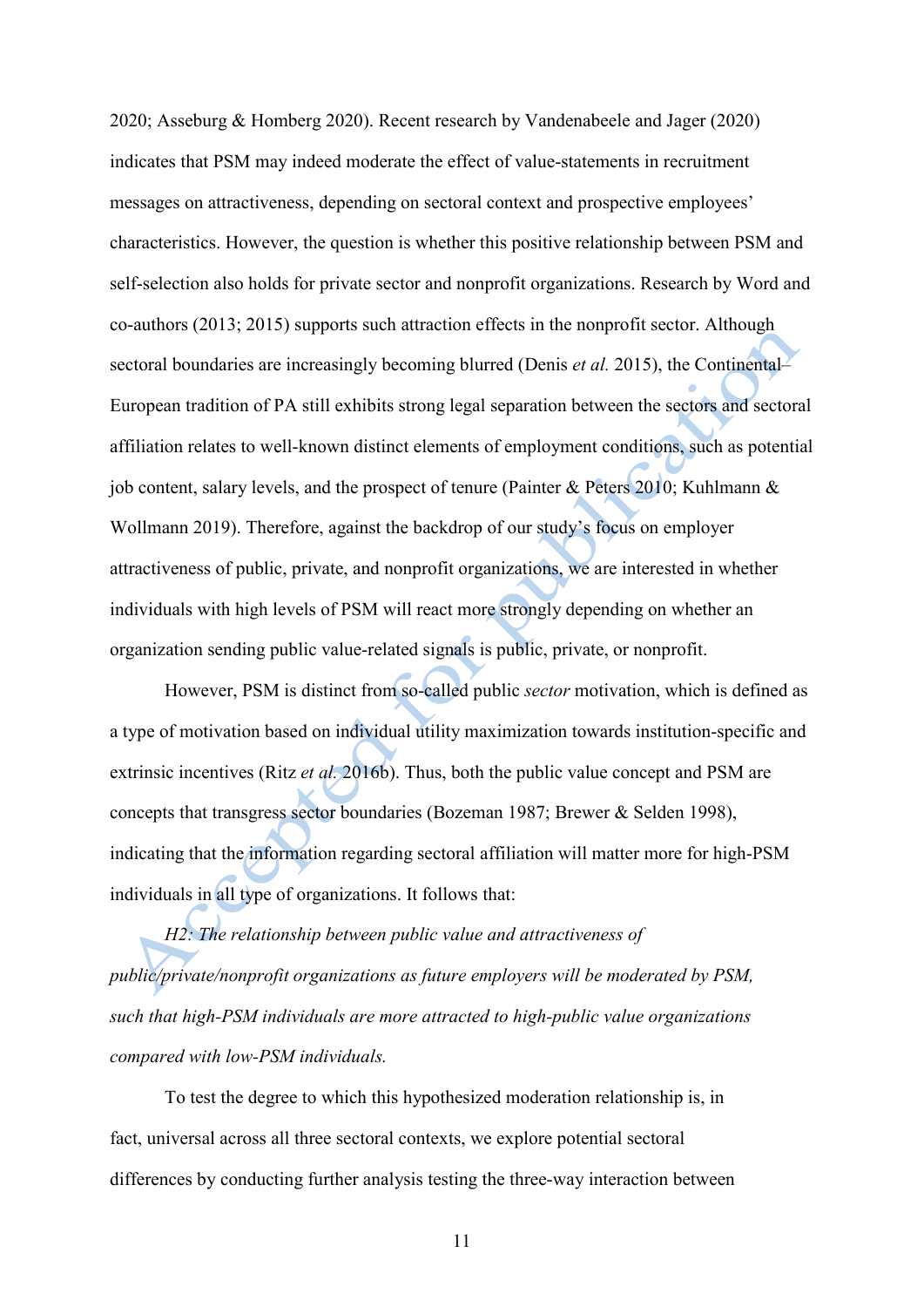public value, PSM, and sector as to identify whether the presumed universality hypothesized in H2 holds across organizations in different sectors.

#### **MATERIALS AND METHODS**

#### **National Public Value Survey**

We raised original survey data in collaboration with the Swiss National Public Value Survey ("*Gemeinwohlatlas*") in 2019. The full *Gemeinwohlatlas* survey raised 14,946 responses representative for the general population of Switzerland, contacting 60,127 individuals in total (response rate: 24.9%). Out of this representative sample of 14,946 individuals, we selected individuals who indicated that they were familiar with at least one of the organizations that we use as rating cases in our study (see next section). We aimed for a quota of about 200 responses per case to allow us reliably to detect even small to medium effect sizes in inter-group correlations (Ellis 20[1](#page-11-0)0), which was achieved.<sup>1</sup> This subset of quoted respondents received our treatment and additional questions concerning employer attractiveness, public value, and PSM. 1,164 initial responses were obtained in this way. Since some respondents were familiar with several organizations, these observations are in-fact nested in a smaller number of individual respondents.

Furthermore, our study is concerned strictly with employer attractiveness from the perspective of potential employees to maximize the practical relevance of our insights for personnel management. Therefore, the subsequent steps of analysis focus exclusively on the 632 respondents who are currently of working-age (i.e., 17 to 65 years old), and who also completed the full socio-demographic questionnaire. Furthermore, only responses of individuals who were familiar with at least one of the organizations studied were included. As a result of this rigorous quality control, the final dataset consists of 892 observations nested in 632 individual respondents. This means that although our data is sourced from a

<span id="page-11-0"></span><sup>&</sup>lt;sup>1</sup> Raw number of observations: N=1,302; Credit Suisse: n=198; Google: n=222; Swiss Paraplegic Foundation: n=237; Swiss Federal Railways SBB-CFF-FFS: n=224; Swiss Radio and Television SRF / RTS / RSI: n=211; Swiss Red Cross SRK: n=210).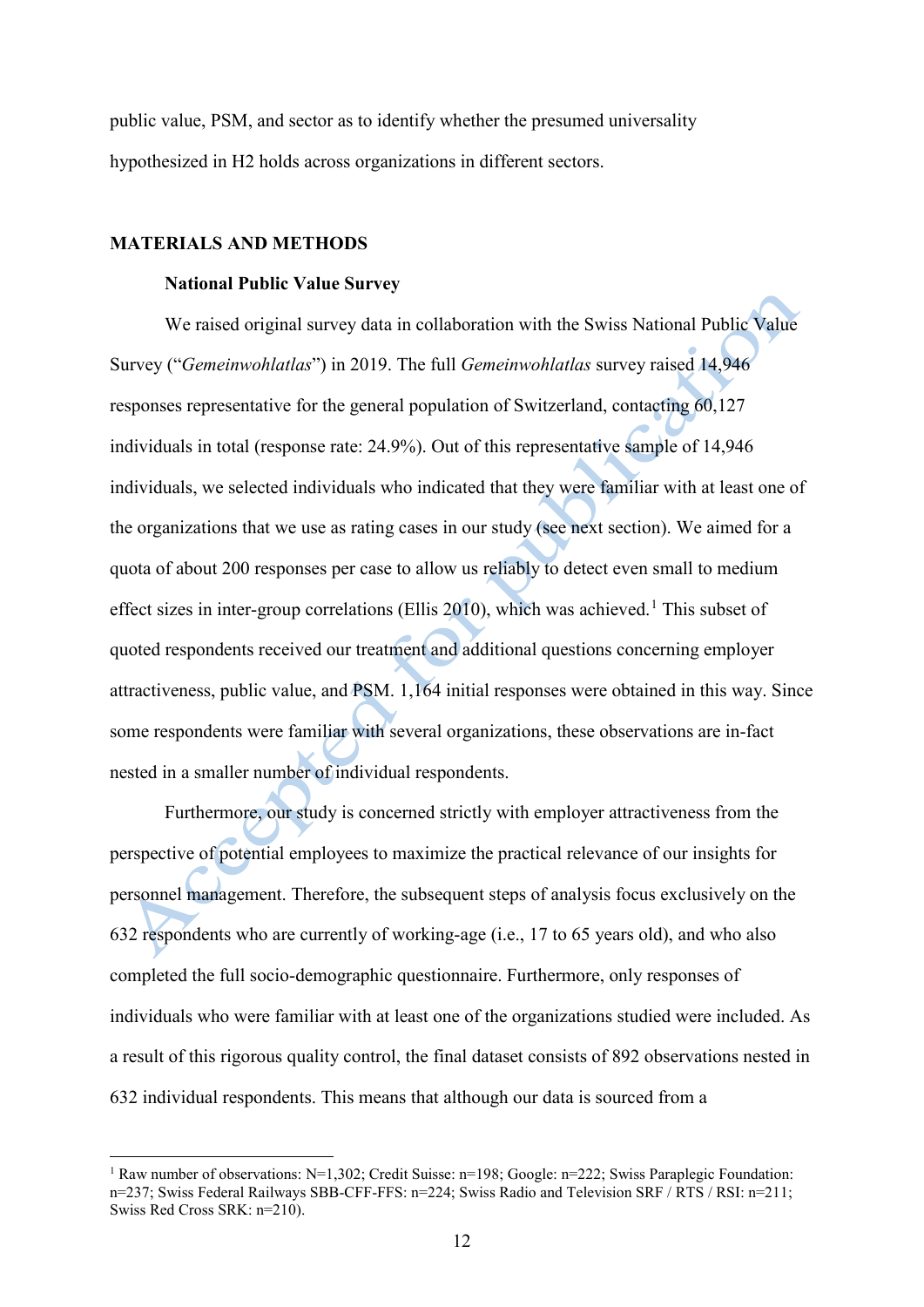representative sample of the German-speaking population of Switzerland, the final dataset used is not fully representative for this population because of the aforementioned inclusion criteria. Nevertheless, it is sufficiently similar to the general working population of Germanspeaking Switzerland (see sample characteristics below). Using a sample similar to the general population allows us to test our hypotheses from a broader perspective than most studies on PSM and employer attractiveness, which are usually limited by data relying on public sector employees or student samples (Vandenabeele *et al.* 2004; Ritz & Waldner 2011; Weske *et al.* 2019). Study participation was voluntary and anonymous to minimize response bias related to social desirability and reduce common method bias (Podsakoff *et al.* 2003).

#### **Survey Procedure and Rating Stimuli**

Our analyses rely on original survey data. The survey followed several consecutive steps. After a short introduction, study participants were asked to indicate the degree to which they were familiar with six large and well-known organizations that are active in Switzerland. The order of these organizations was randomized to inhibit carry-over and order effects. Respondents were then asked to rate the *public value* of each of the organizations with which they had previously indicated familiarity. The six organizations were presented in random order to inhibit priming, order, and spill-over effects (Podsakoff *et al.* 2012). We selected these organizations carefully based on their prominence in prior ratings in the Swiss national public value survey of 2017 to maximize the reliability and objectivity of responses to these stimuli (Sniderman 2018).

We selected six organizations to serve as our rating stimuli for two reasons. First, each of them is exclusively associated with either the *public* (Swiss Federal Railways SBB-CFF-FFS; Swiss Radio and Television SRF / RTS / RSI), the *private* (Google; Credit Suisse Bank), or the *nonprofit* sector (Swiss Red Cross SRK; Swiss Paraplegic Foundation SPF). These organizations are involved in dissimilar industries such as IT, finance, media, health care, or transport. Using two very different organizations per sector increases stimulus variety and inhibits response bias related to recency effects or topical framing effects (Atzmüller &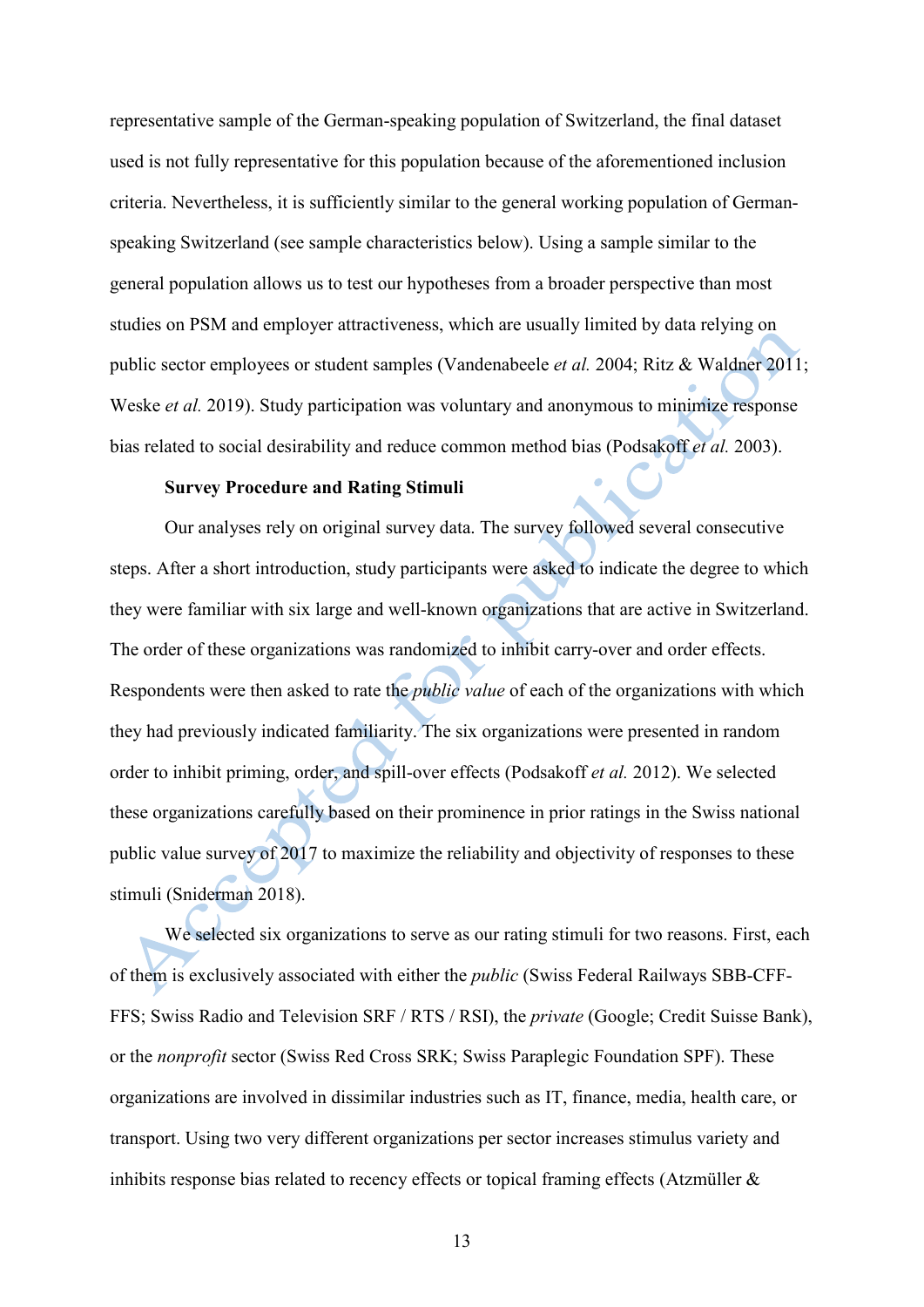Steiner 2010), thus increasing data reliability and relevance (Biemer 2010). Second, the general Swiss population considers all six organizations to be highly attractive employers (Universum 2020).

This similar case selection allows us to control for reputation-related noise and allows us to investigate the causal relationship between public value and PSM on employer attractiveness in sectoral contexts on a relatively level playing field, thereby maximizing generalizability. In this, we follow best-practice recommendations by Seawright and Gerring (2008). In the survey, organizations were presented in random order to inhibit order and rating bias by cognitive contamination. For each organization, we displayed the organization's name and brand to boost cognitive stimuli elaboration in respondents and increase treatment salience and exposure (Atzmüller & Steiner 2010). The rating task is complemented by scale measures for public value and concludes with measuring PSM and control variables.

#### **Sample Characteristics**

Descriptive sample statistics and pairwise correlations are presented in Table 1. The sample is similar to the working-age population of German-speaking Switzerland (Bundesamt für Statistik 2020d). The 632 survey participants are on average male (62.4%) and 43.0 (*SD* = 14.9; min.  $= 17$ , max.  $= 65$ ) years old. 23.4% hold a tertiary study degree. All participants' first language is German, and they are currently part of the active workforce (62.1% part-time employment; 37.9% full-time employment). By comparison, 53.3% of the working population of Switzerland are male (Bundesamt für Statistik 2020b), the average age is *M* = 41.9 years (Bundesamt für Statistik 2020a), 20.7% obtained a tertiary study degree (Bundesamt für Statistik 2020c), and 36.8% work part-time while 63.2% are full-time employed (Bundesamt für Statistik 2021). Thus, part-time employees and male respondents are overrepresented in our sample while age and study degree are relatively similar.

*– Insert Table 1 about here –*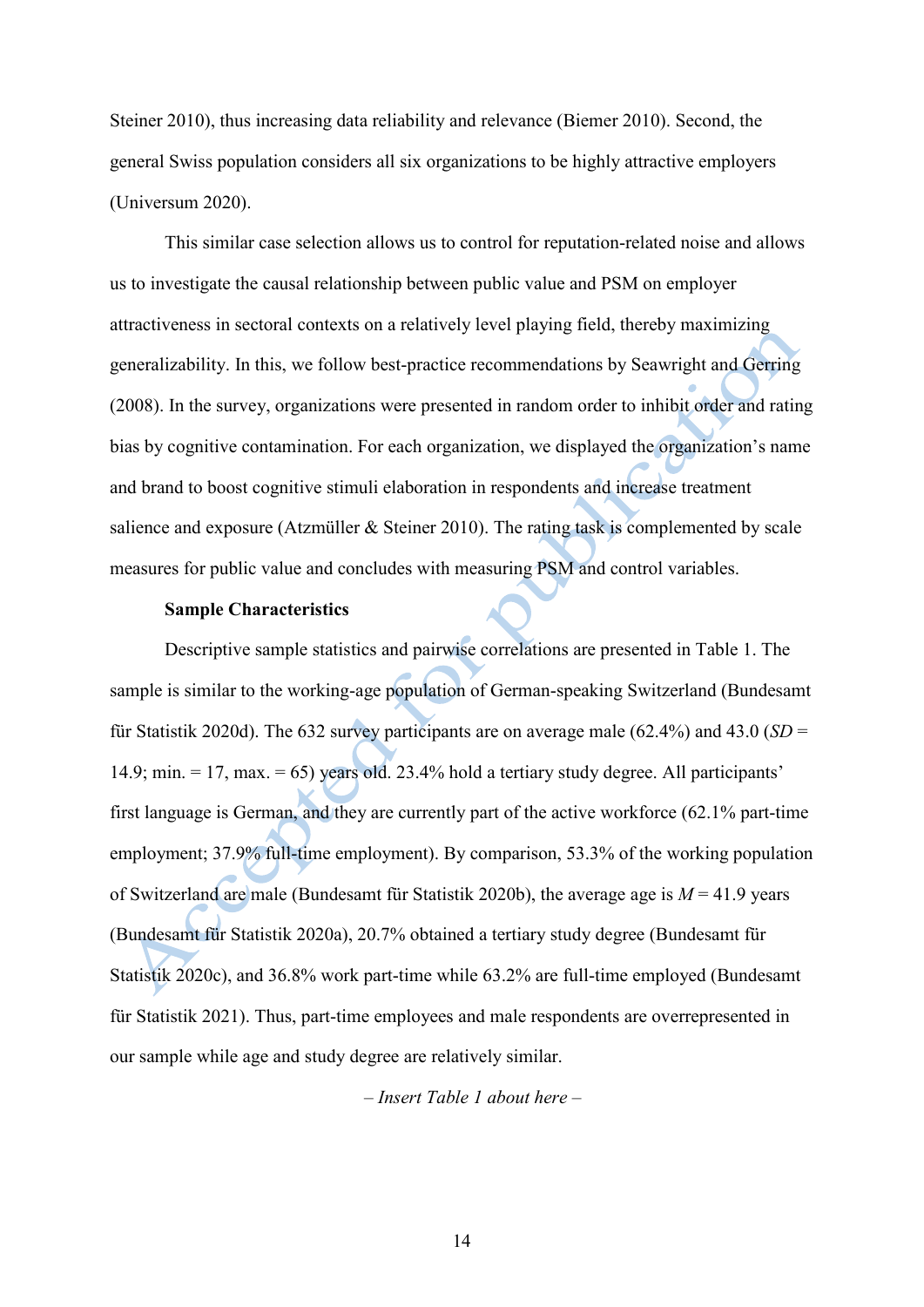#### **Dependent and Independent Variables**

Responses for all measures were provided on a six-point Likert-type scale ranging from 1 (*completely disagree*) to 6 (*completely agree*). Variable items are presented in detail in online Appendix A.

*Public Value*. We measure organizations' public value with an original scale developed by Meynhardt and Jasinenko (2020). It comprises four six-point Likert-type scale items presented in random order, which ask respondents to indicate the degree to which a specific organization *behaved decently*, *contributed to social cohesion*, *performed well in its core business*, and *contributed to the quality of life*. The variable *public value* is the arithmetic mean of these four responses.

*Employer Attractiveness.* We predict our dependent variable *employer attractiveness* with a seven-item six-point Likert-type scale that represents a condensed form of Highhouse et al.'s (2003) validated 15-item scale on organizational attraction. Highhouse et al.'s (2003) original measure comprises three dimensions with five Likert items each to capture organizational attraction, i.e. an organization's *general attractiveness*, individuals' intention to actively seek employment in said organization (*intention to pursue*), and organizational *prestige*. Since organizational prestige is not the focal point of our study and due to practical limitations related to survey length, we opted to include only the first seven items of Highhouse et al.'s (2003) measure, i.e., five items on general attractiveness followed by the two strongest items of intention to pursue (see online Appendix A for more detail). We selected the items that Highhouse et al. (2003) reported as having had the highest covariances to maximize the internal consistency and reliability of our abbreviated measure.

*Public Service Motivation*. Due to restrictions regarding survey length, we measure PSM using a six-item six-point Likert-type scale that we developed based on five items from Wright et al. (2013) representing the MSPB measurement scale in combination with a highly correlated item of prosocial motivation. Furthermore we included one item developed by Kim (2009), which we value as an excellent item for measuring the PSM dimension Attraction to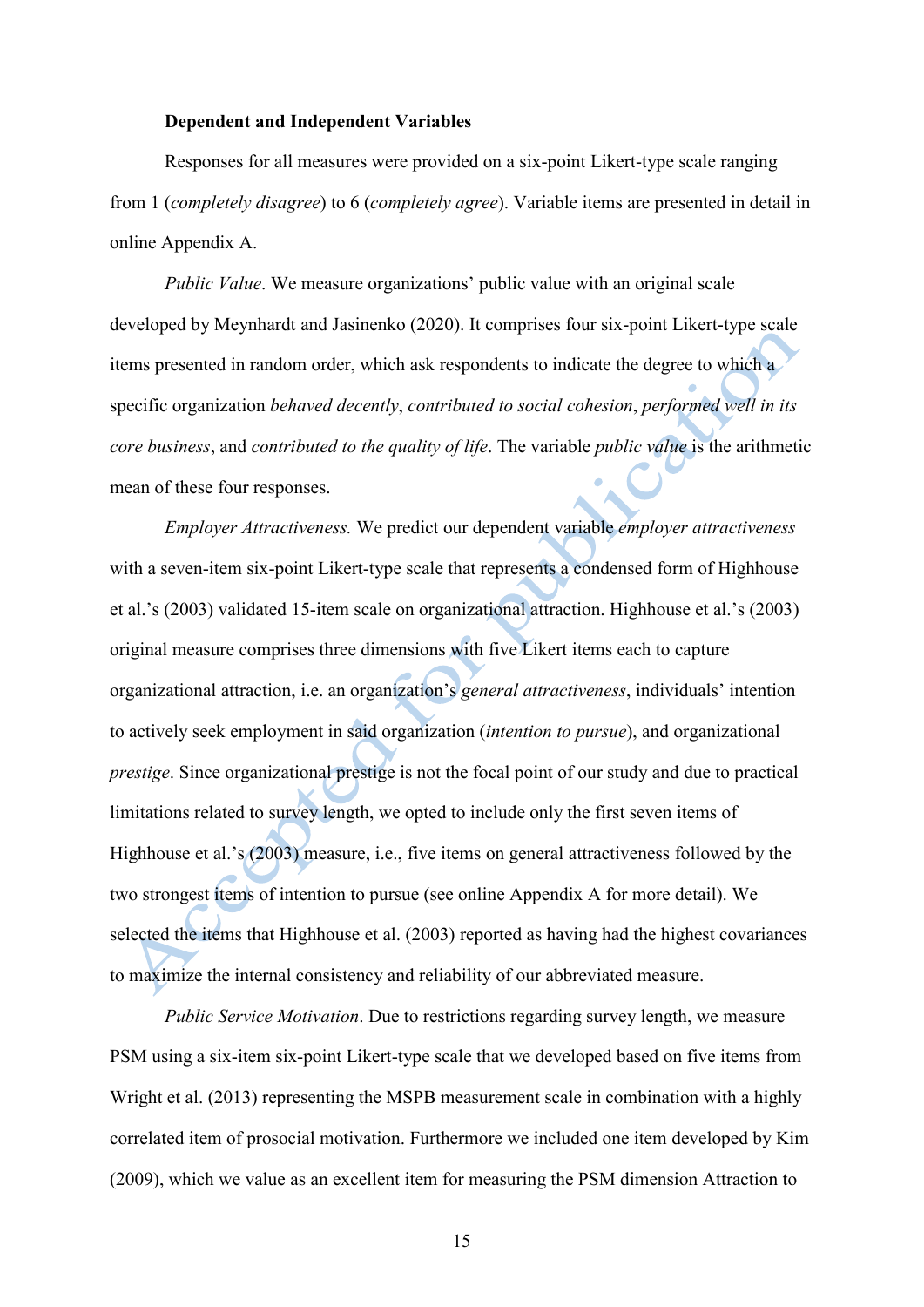Policy Making (Ritz 2011). This allowed us to include the most relevant facets of PSM in a short scale. The variable items were aggregated by calculating the arithmetic mean of these seven items.

*Construct Validity.* Since we translated and abbreviated the aforementioned measures, we test for construct validity by conducting exploratory (EFA) and confirmatory factor analysis (CFA) using maximum likelihood estimations, following Hinkin (1998) as well as conducting Harman's single factor test for endogeneity (Podsakoff & Organ 1986). These procedures revealed that common source bias was not an issue, since one common factor would only extract 34.5% of the variance on average (AVE), which is far below the recommended threshold. Furthermore, discriminant and convergent validity were not an issue, and a three-factor model fits significantly better to the data than a two-factor or single-factor model (see online Appendix C). This underlines that the translation and adaptation of the original items to the Swiss context was appropriate. As to further control for common method bias caused by latent factor(s), we followed best practice recommendations by Podsakoff et al. (2003) and Richardson et al. (2009) and used CFA trait/method modelling (see also latent variable approach to CFA marker technique in Williams et al., 2010) with all main study variable items and an unobserved latent factor. Structural equation modelling revealed no significant relationships of the study variables with a latent, unobserved marker, corroborating the reliability of the findings presented in the next section.

*Control Variables.* The degree to which an organization is perceived as attractive to potential future employees may depend on their gender, age, education, and socialization effects due to their professional sectoral background (Lewis & Frank 2002; Vandenabeele 2008). Consequently, we control for socio-demographic characteristics, i.e., age in years, gender (0 = male; 1 = female), current employment sector (0 = other; 1 = civil service), and higher education ( $0 = no$ ;  $1 = ves$ ). This also allowed us to control for sample balance. Balance testing revealed that implicit response clusters – a result of some respondents rating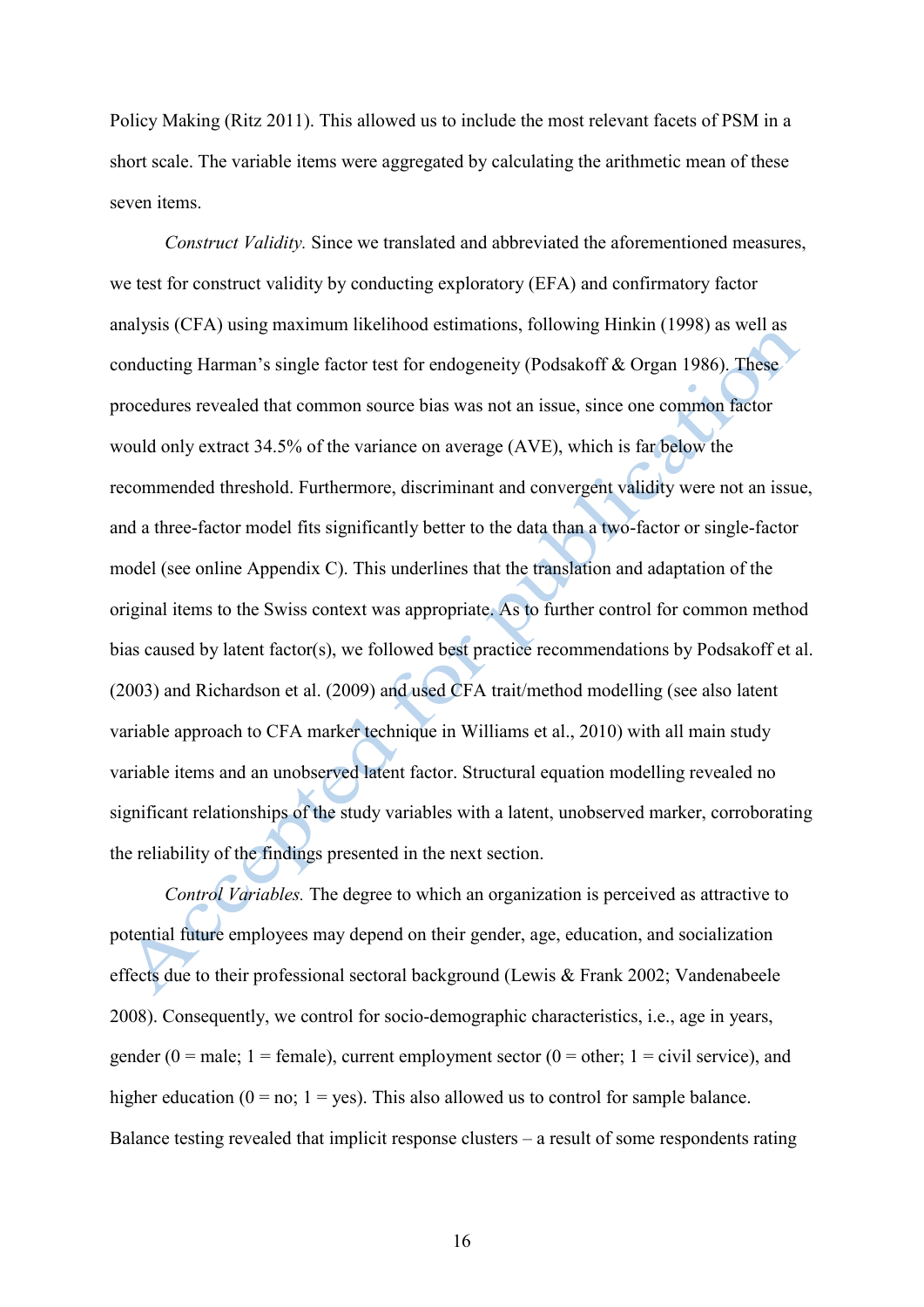more than one organization – were not an issue since they are balanced in all central variables (see online Appendix B for more detail).

#### **Analytical Procedure and Model Estimation**

To test our hypotheses, we estimate seven separate, clustered, and heteroscedasticityrobust OLS regression models on our dependent variable employer attractiveness. We conduct two-dimensional clustering (at the level of the individual *and* at the level of the individual organizations for their conditional contribution) because some participants rated more than one organization and more than one (i.e., two) organizations are associated with each sectoral classification (Cameron *et al.* 2006). Model I is the controls-only baseline for iterative regression analysis. Model II tests H1 by adding the direct effects of public value, PSM, and organizational sector, for which "public" serves as the reference category. We add interaction effect between public value and PSM ( $PV \times PSM$ ) to test H2 in model III. As a robustness check regarding the presumed universality of the moderating effect of PSM on the relationship between public value and employer attractiveness (H2) across all three sectoral contexts, we explore the trifold interaction between public value, PSM, and the respective sectoral context (public, private, or nonprofit) on employer attractiveness further. These explorations are reported in four more models (IV to VII) to compare the corresponding slopes against each other (see Table 2 below). Investigating these three-way interactions is necessary to assess whether the hypothesized relationships are, in fact, universal across all three sectors.

# **RESULTS**

#### **Descriptive Analysis**

Table 1 displays the means and standard deviations of and correlations between our study variables. The correlation coefficients are all in the anticipated direction. On average, the sample holds relatively high levels of PSM  $(M = 4.16, SD = .85)$ . We find that – compared with public organizations ( $\rho = .09$ ,  $p < .01$ ; *Obs.* = 197,  $M = 4.86$ , *SD* = 1.10) – study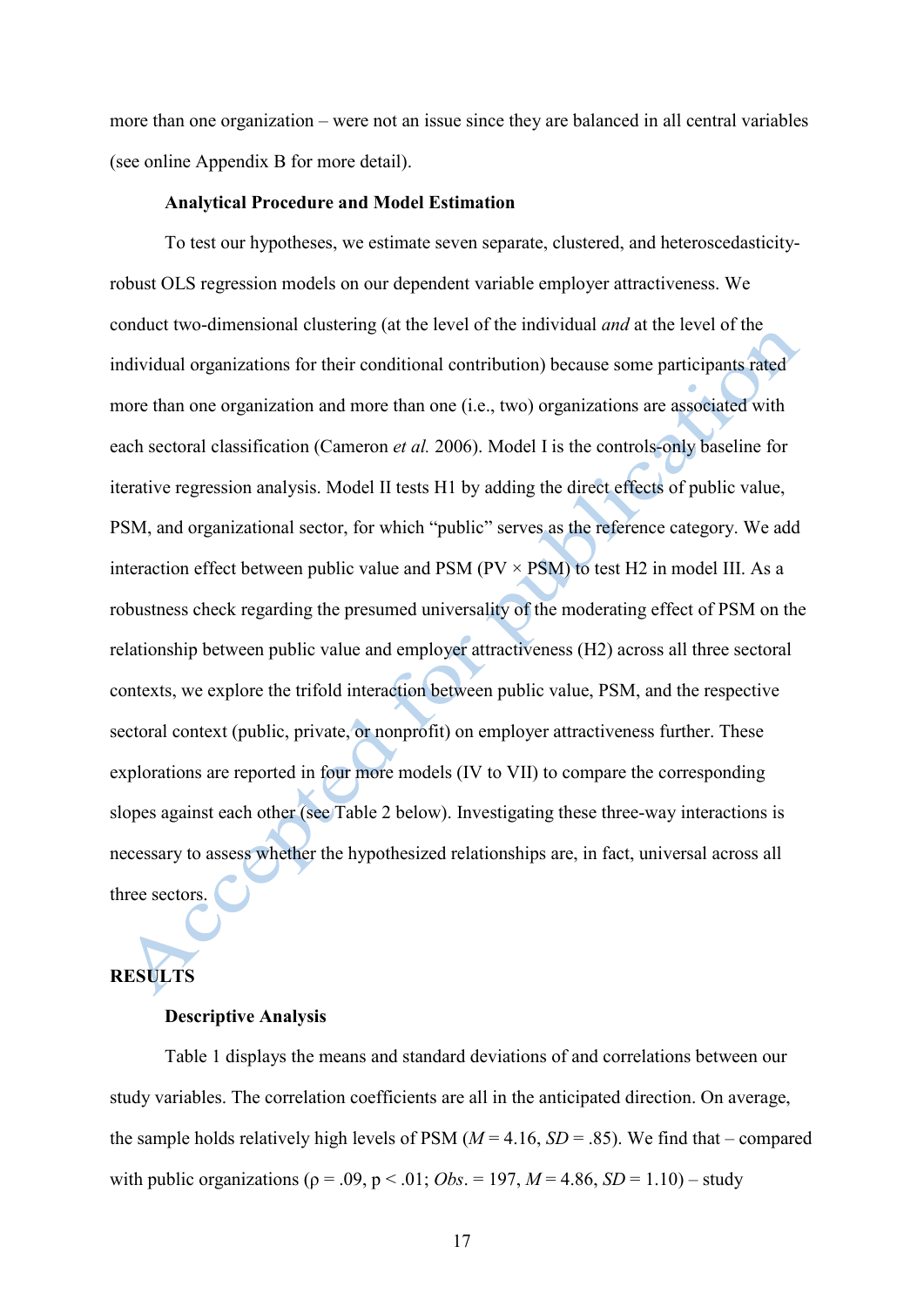respondents perceive the private organizations tested ( $\rho = -.40$ ,  $p < .01$ ; *Obs.* = 284,  $M = 4.07$ , *SD* = 1.23) as significantly less valuable to society; two-tailed  $t = -7.231$ ,  $p < .000$ , Cohen's *d*  $=$  |.670|. In contrast, nonprofit organizations ( $\rho = .33$ ,  $p < .01$ ; *Obs.* = 411, *M* = 5.17, *SD* = .93) are regarded as contributing relatively higher public value to society compared with public organizations; two-tailed  $t = 3.615$ ,  $p < .000$ , Cohen's  $d = 1.313$ . Furthermore, the data indicate that while public value is directly and strongly correlated with employer attractiveness ( $\rho = .45$ ,  $p < .01$ ), employer attractiveness varies strongly depending on the sectoral context: While public ( $\rho = -0.03$ ,  $p > 0.05$ ; *Obs.* = 197,  $M = 3.32$ ,  $SD = 1.27$ ) and private organizations ( $\rho = -.11$ ,  $p < .01$ ; *Obs.* = 284,  $M = 3.26$ , *SD* = 1.39) are regarded as equally attractive employers if public value perception is not accounted for (two-tailed  $t = 0.426$ ,  $p =$ .670, Cohen's  $d = |.040|$ , our sample perceives nonprofit organizations as significantly more attractive employers ( $\rho = .18$ ,  $p < .01$ ; *Obs.* = 411,  $M = 3.77$ ,  $SD = 1.31$ ) compared with public (two-tailed  $t = 4.050$ ,  $p < .000$ , Cohen's  $d = [.351]$ ) and private organizations (two-tailed  $t =$ 4.891,  $p < .000$ , Cohen's  $d = [.377]$ .

### **Main Analysis**

*Public Value (H1)*. Table 2 reports the results of the clustered regression analyses conducted on employer attractiveness. H1 hypothesized a positive relationship between an organization's perceived public value and their attractiveness to potential future employees. The direct effects model (model II) reveals a strong positive direct effect between perceived public value and employer attractiveness ( $b = .52$ ,  $p < .000$ ), providing support for H1. Furthermore, model II reveals a robust gender effect, i.e., female respondents perceive the tested organizations as generally more attractive than male respondents ( $b = .20$ ,  $p = .049$ ). This direct effects model already explains a considerable amount of variance (adjusted  $R^2$  = .243, F (8) = 28.75, p < .000). Variance inflation was not an issue (mean VIF = 1.26).

#### *– Insert Table 2 about here –*

*Public Service Motivation (H2).* Model II also indicates a robust *direct* relationship between employer attractiveness and PSM ( $b = .29$ ,  $p < .000$ ). In H2, we hypothesized that the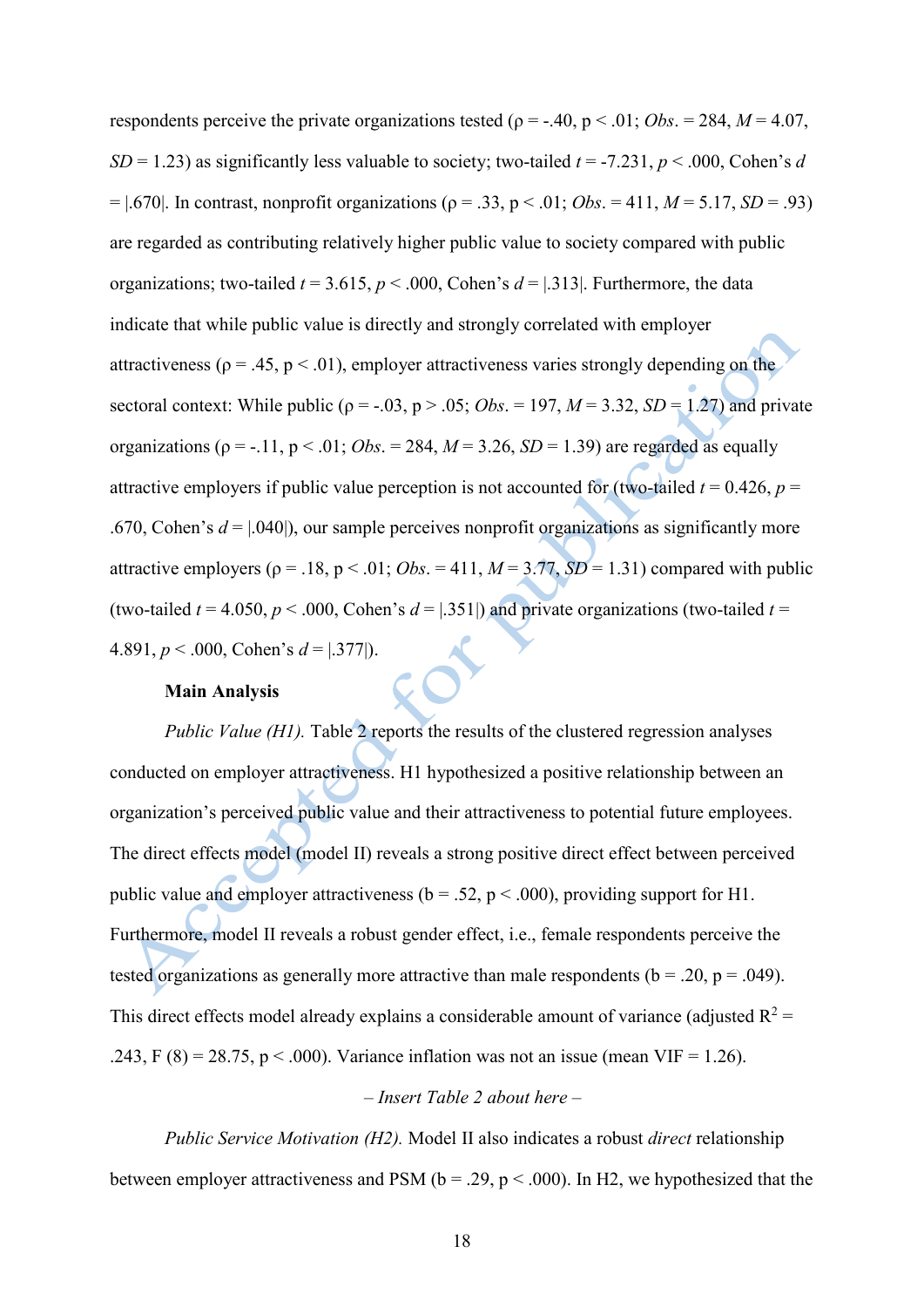relationship between perceived public value and attractiveness will be moderated by PSM. To investigate this relationship, we add the interaction effect between perceived public value and PSM on employer attractiveness (model III), revealing that PSM does indeed moderate the positive relation between public value and employer attractiveness (PV  $\times$  PSM: b = .19, p = .000). To illustrate this effect further, see the upper panel of Figure 2 that displays the marginal effect of high-PSM (blue line), i.e., individuals with above sample-average PSM scores, vis-à-vis low-PSM (red line), i.e., individuals with below sample-average PSM scores, on the relationship between public value and employer attractiveness. In both cases, the relationship between public value and employer attractiveness is linear and positive, but the effect is significantly stronger for high-PSM individuals but only if both public value and employer attractiveness are above-average high. Hence, we find initial support for H2.

## *– Insert Figure 2 about here –*

To test whether this effect is, in fact, universal across all three sectors, we estimate three-way interactions between perceived public value, PSM, and sectoral context on employer attractiveness (see models VI and VII in Table 2). Model VI provides evidence for a strong, robust, and positive relationship between employer attractiveness and PSM but only if an organization's public value and its sector are accounted for ( $PV \times \text{Public} \times \text{PSM: b} = .16$ , p  $= .003$ ; PV × Private × PSM:  $b = .21$ ,  $p = .000$ ; PV × Nonprofit × PSM:  $b = .20$ ,  $p = .000$ ).

This significant three-way interaction effect is illustrated by plotting the marginal effect of high-PSM (blue line) vis-à-vis low-PSM (red line) on the relationship between perceived public value and employer attractiveness *by sector* (Figure 2). Figure 2's lower panel shows that – while the relationship between employer attractiveness and public value is positive for both high and low-PSM individuals in all three sectors – high-PSM individuals do actually discriminate between public, private, and nonprofit organizations: for high-PSM individuals, private and nonprofit organizations that are perceived as contributing only low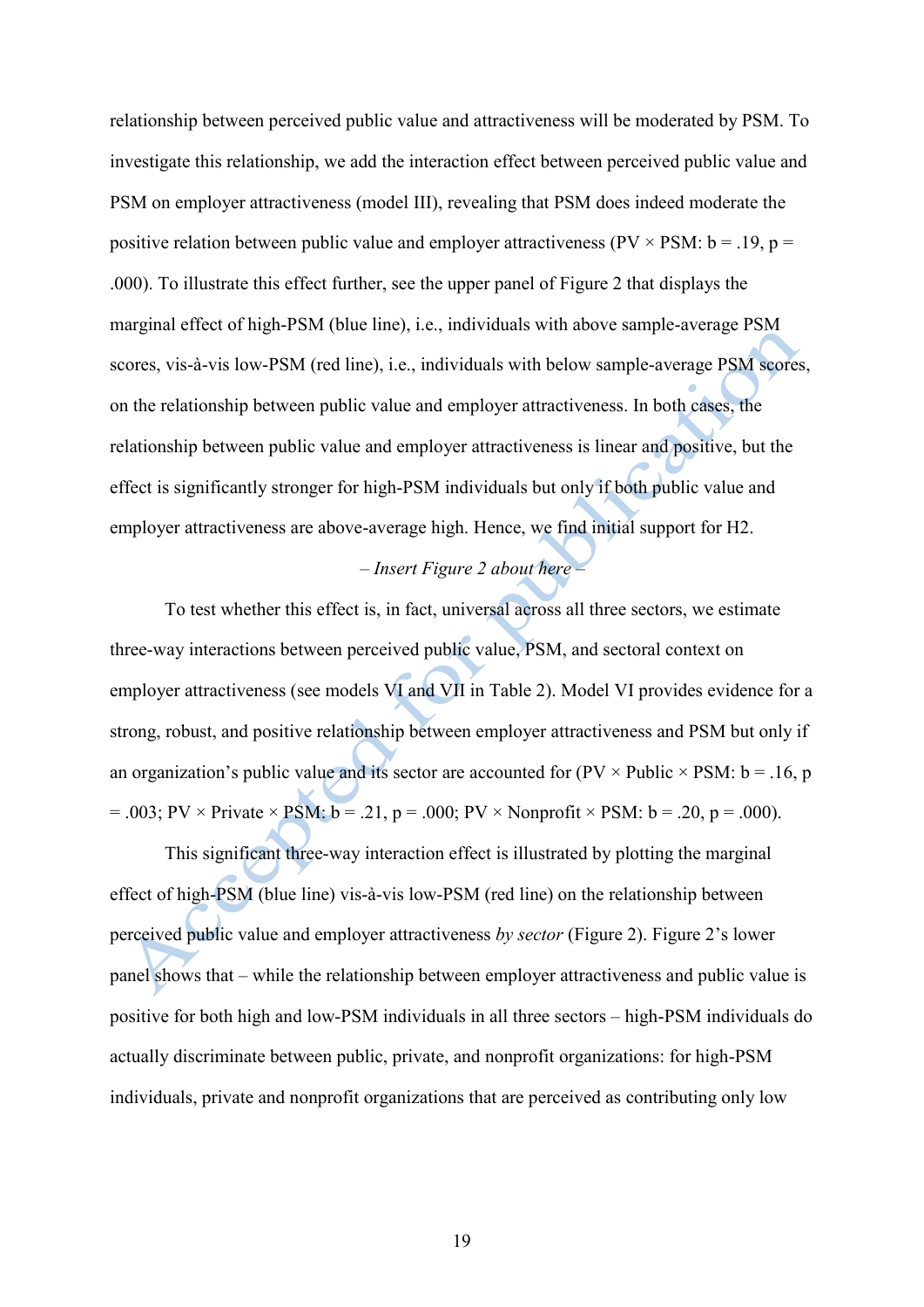public value to society are regarded as substantially *less* attractive than public organizations of equally low public value.<sup>[2](#page-19-0)</sup>

By contrast, high-PSM individuals regard organizations associated with high public value as substantially *more* attractive as potential employers if they are private or nonprofit organizations rather than public organizations. This effect is particularly robust for private organizations (model VII:  $PV \times Private \times PSM$ :  $b = .28$ ,  $p = .018$ ). This means that an individual's level of PSM determines the degree to which an organization's public value matters for that organization's attractiveness as a potential employer and that these organizations will be treated differently depending on their sectorial affiliation.

#### **DISCUSSION AND FUTURE RESEARCH**

This study is the first to investigate how citizens evaluate the attractiveness of public, private, and nonprofit organizations as a potential employer and their public value. As hypothesized, our research reveals three key findings: First, *public value matters*. Organizations with higher public value are perceived as more attractive to potential employees, irrespective of their sectoral affiliation. Second, *PSM matters*: The effect of public value on employer attractiveness is stronger for high-PSM individuals. Third, *sector matters*: In cases of very high or very low public value, PSM moderates the relationship between an organization's sector affiliation and its perceived public value. Based on these findings and building on extant research, this study offers the following three contributions to the literature with implications for future research.

Our first contribution relates to the universal relevance of *public value*. Research in our field usually investigates the attractiveness of public organizations as employers from (future) employees' perspective, either through the lens of reward and sector preferences

<span id="page-19-0"></span><sup>&</sup>lt;sup>2</sup> Repeating these marginal effects analyses on the level of the individual organization reveals that this finding is also robust against biases potentially induced by the effect size or salience of individual organizations. Online appendix D provides further supportive material. Conducting clustered linear regression analyses on employer attractiveness for each stimulus organization separately reveals the same pattern of findings regarding the relationships between PSM, perceived public, and their relationship with sector, albeit smaller effect sizes as a consequence of the smaller number of observations in the non-pooled data.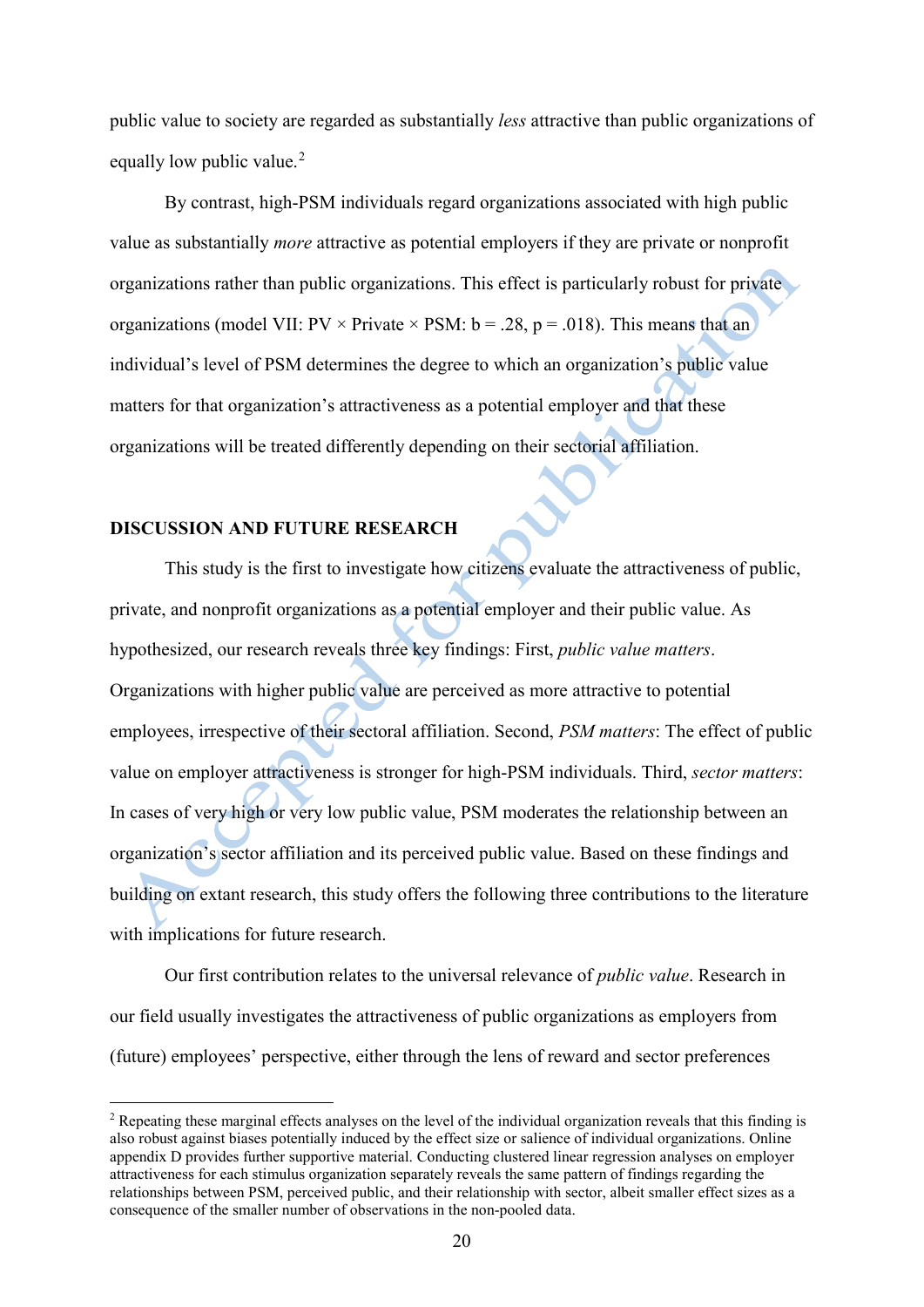(Lewis & Frank 2002; Tschirhart *et al.* 2008; Ritz & Waldner 2011) or by focusing on motivations such as PSM (Mann 2006; Vandenabeele 2008; Weske *et al.* 2019; Asseburg & Homberg 2020; Vandenabeele & Jager 2020). This often results in the comparison of intrinsic and extrinsic incentives for public sector employment. In contrast, our research contributes to our understanding of employer attractiveness by analyzing public value as a measure of perceived societal relevance as an antecedent of employer attractiveness.

Our study contributes novel empirical evidence to the role public value plays for employer attractiveness using a citizen sample and real organizations from all three sectors. Analysis reveals a strong and significant relationship between perceived public value of public, private, and nonprofit organizations, and employer attractiveness. Organizations in any sector can attract future employees by sending cues relating to their contribution to the common good. This finding also supports Drucker's (1992) idea that all organizations perform a social function, Bozeman's (1987) publicness theory in that all organizations are public, and it stresses the theoretical and practical relevance of organizations' function within society as a strong signal in employee attraction. Thus, the two private sector organizations in our study can profit from signaling public value even though they are perceived as having significantly lower levels of public value compared with the public and nonprofit sector organizations. However, the two companies Google and Credit Suisse not only represent private sector organizations, but also certain industries and particular jobs for which we cannot control with our data. While we made sure to include only stimuli organizations that are generally regarded as above-average attractive employers, we encourage future research to further investigate the degree to which the perception of public value is contingent upon sector affiliation and on other organizational characteristics. Additionally, our measure of public value reveals that an organization's legal status is not a necessary condition for sector attraction as often assumed in PSM-related comparative research (Holt 2018). Nevertheless, we see potential for future research to assess the attraction argument across all three sectors by using more than one cue per sector, as we did with our measure of public value. This could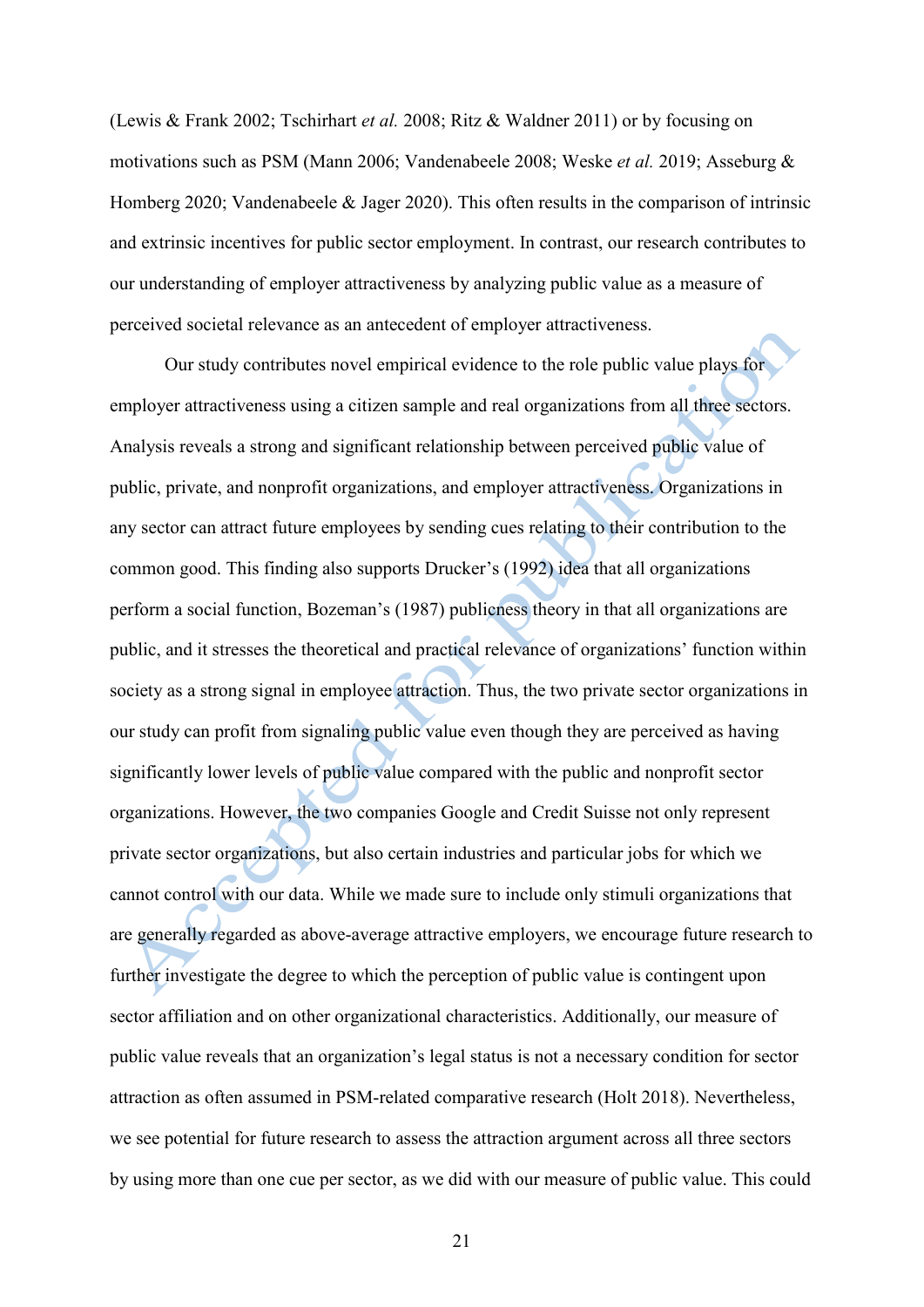be done, for instance, by using various cues based on dimensions of publicness, or a variety of public values and dimensions of an overall public value measure. This would allow us better to differentiate between specific values of an organization's attractiveness and could even be linked to concrete efforts in creating employee value propositions of various organizations based on specific public values such as, for instance, environmental sustainability or social equity using a field experiment.

Our second contribution is related to the discourse on the role of *PSM and personenvironment-fit* when it comes to the employer attractiveness of public organizations. Research on employer attractiveness in the public sector mainly argues from the perspective of fit (Leisink & Steijn 2008; Vandenabeele 2008; Wright & Pandey 2008; Giauque *et al.* 2009; Christensen & Wright 2011; Ritz & Waldner 2011; Asseburg *et al.* 2018; Weske *et al.* 2019; Asseburg & Homberg 2020; Vandenabeele & Jager 2020). Our study shows that public value fit plays a key role for public organizations but also for private sector and nonprofit organizations. Prior research shows that PSM is a major facet of public employees' value congruence with public employers (Bright 2008; Steijn 2008; Liu *et al.* 2010; Christensen & Wright 2011; Kim 2012; Teo *et al.* 2016). Individuals with higher levels of PSM seek public sector employment because these organizations provide opportunities to satisfy employees' need to behave in congruence with their individually held values. Whereas we support Vandenabeele and Jager's (2020) call to account for the diverse patchwork of public organizations instead of assuming homogeneity across these types of organizations, we lack knowledge about how the relationship between value fit and employer attractiveness differs across sectors. Our research adds relevant insights to this issue and points toward a "propublic sector buffer" as we will explain in the following paragraph.

High-PSM individuals will make a less hard judgement on public (compared with private and nonprofit) organizations that are perceived as having low public value to the effect that for high-PSM individuals even low-public value public organizations will still be relatively attractive. This result is of particular interest for future research because it shows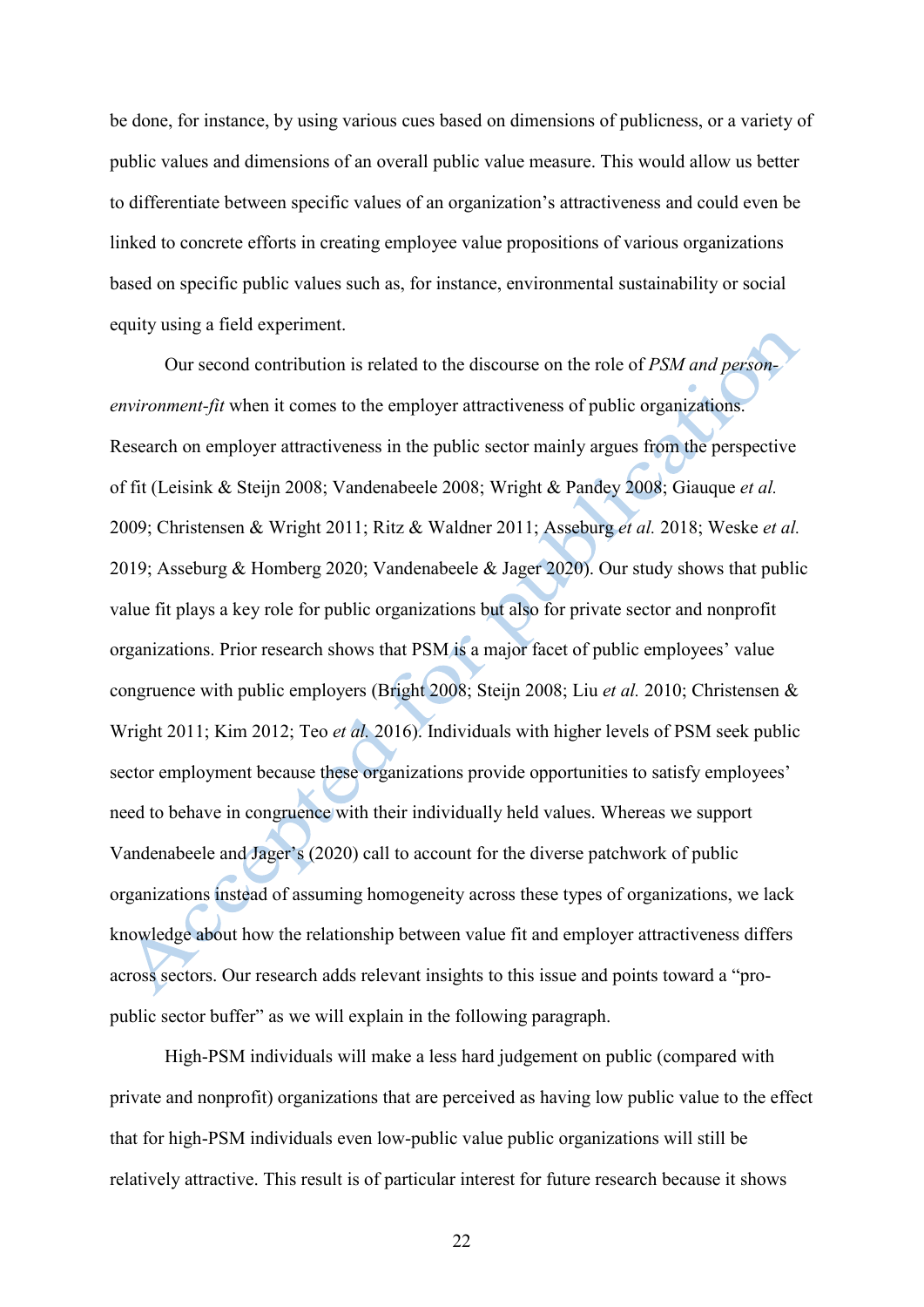that the relationship between value fit and employer attractiveness depends on organizational attributes with different functionalities for the strength of attraction. We need more research investigating how other organizational attributes (e.g., legal status) are relevant facets of public value and influence employer attractiveness. This is not reflected in our approach measuring overall public value. Furthermore, although empirical evidence stresses the relevance of PSM when compared to other reward factors for sector attraction (Asseburg *et al.* 2020; Asseburg & Homberg 2020), we cannot separate effects of our sector classification from other organizational attributes because we tested our hypotheses with six deliberately selected genuine organizations without having more information about their reward structures. Therefore, we see high potential for future research to disentangle the underlying processes at play between public value, other institutional components of organizations and employer attractiveness. Further research should use a larger sample of organizations, including organizations from all state levels, with detailed information about various institutional characteristics, since this is missing in the current dataset. Again, this should be investigated with various organizational types including core administrative units.

Third, our findings show that high-PSM individuals will afford private organizations associated with very high public value "extra credit" in the eye of potential employees, but this does not apply to public organizations of equally high public value. We call this the "*extra mile effect*" for private organizations that contribute public value to society. Public organizations are implicitly assumed to possess inherent public value by design as public institutions so that, if assessed regarding their public value, a high score does not have a lot of salience compared with private organizations. In contrast, public value as part of the employee value proposition of a private organization offers potential for positive signaling to the labor market and supports the immense efforts these organizations undertake in order to highlight their corporate social responsibility and specific contributions to society such as support for environmental and animal protection (Werther Jr & Chandler 2010; Carroll & Brown 2018).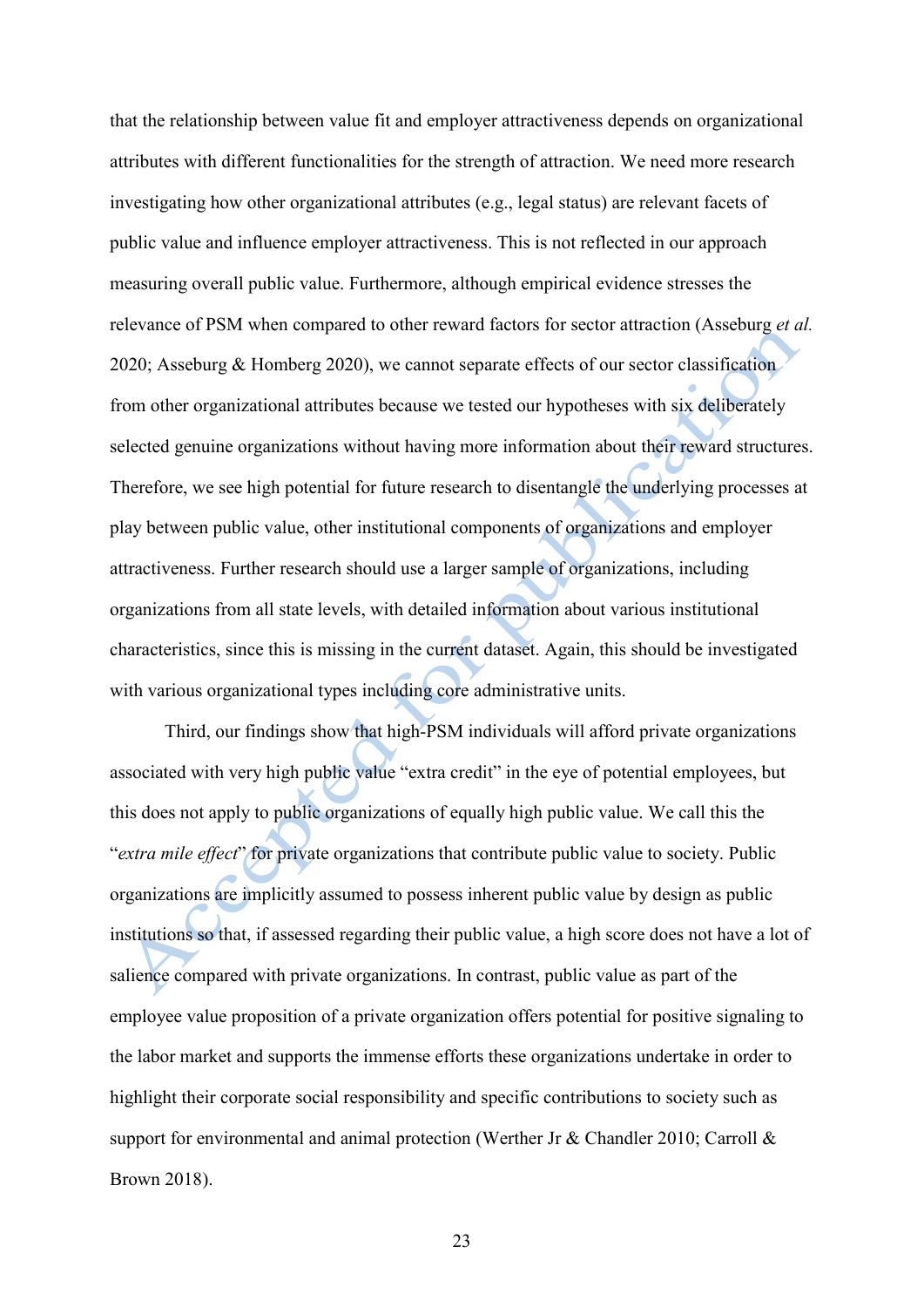Our findings support earlier research by showing that although public sector employment may be more likely to emphasize service to the public, there may in fact be many private sector organizations signaling enough public value as to satisfy potential employees' PSM, hence increasing these private organizations' employer attractiveness (Kjeldsen & Jacobsen 2013). Thus, this study underlines the challenge of public organizations in attracting and retaining employees in a more and more competitive labor market as described in the opening of our study. As private employers are often seen more attractive regarding pay level, career perspectives, and challenging tasks (Ritz & Waldner 2011), higher perceived contributions to the common good might expand their pool among potential employees who have mixed motives (Ritz *et al.* 2016a; Weske & Schott 2018) as, for instance, being highly public service motivated and at the same time also striving for other rewards such as high pay levels or pursuing an international career. According to our findings, there is a realistic chance that this challenge will increase in the future if the blurring of sectors continues and private (and nonprofit) organizations expand their employer branding strategies with the aim of strategically exploiting their public value contribution (Weske *et al.* 2019). Public organizations may lose ground in countering growing employer competition across sectors with distinct values and sector-specific contributions becoming less clear-cut. This calls for further research to answer the question as to what public organizations can do to increase their employer attractiveness for high-PSM individuals – even if their contribution to public value is low – and whether further investment in attracting high-PSM individuals is likely to pay off.

We must also keep in mind that there is no such thing as "the" archetypical PSM employee. High levels of PSM are a facet of a comprehensive motivational personality structure and recent research has shown that extrinsic incentives might be less detrimental to PSM than often assumed (Kroll & Porumbescu 2019; Asseburg *et al.* 2020). Thus, future research should investigate how different prosocial, intrinsic, and extrinsic motivational signals of public, private, and nonprofit organizations relate to different levels of PSM and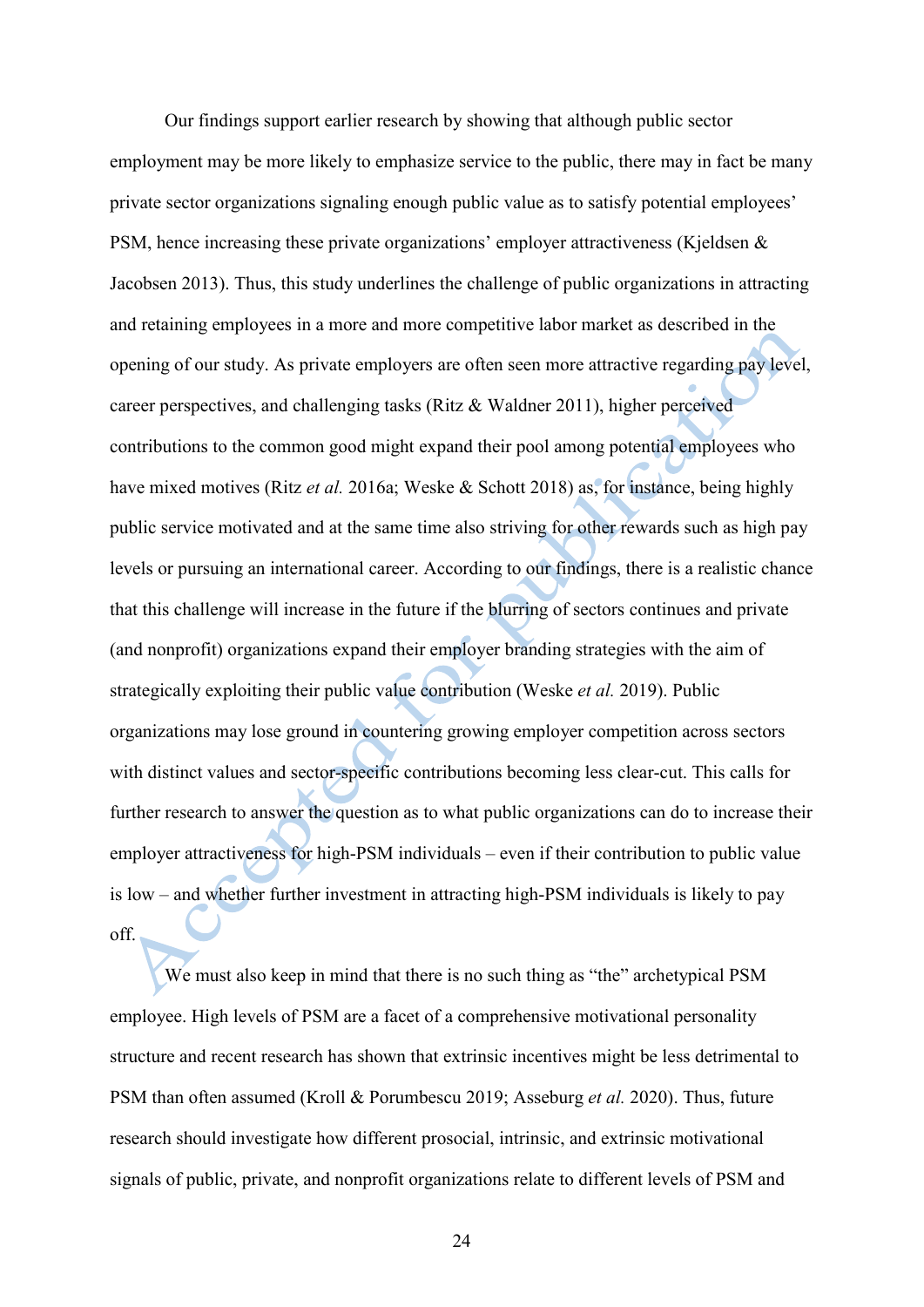why highly PSM-motivated individuals still prefer public sector employment even if the contribution to public value of these organizations is comparatively low. This would allow to better disentangle the roles that different motives play within PSM-oriented job candidates and to further develop the theory of employer attraction in the public sector.

Additionally, the blurring of sectoral boundaries and the role thereof for public sector recruitment should be taken into account because more and more hybrid organizations brand themselves as employers that relate to both, public and private values are emerging (Emery & Giauque 2005; Doherty *et al.* 2014). The extra-mile effect of public value provides a potential competitive advantage for organizations competing for talent. Above all, private organizations but also nonprofits are advised to make better use of the scientific insights on the relationship between public value and PSM to attract a latent population of highly relevant employees to them. The growing discussion on the purpose-driven organization (Hollensbe *et al.* 2014) highlights the relevance of (societal) service motives such as PSM for private sector organizations. To our knowledge, there is no systematic research into the role and relevance of PSM for the recruitment process of private organizations, opening avenues for future research on PSM's effects beyond public organizations.

## **LIMITATIONS, IMPLICATIONS, AND CONCLUSION**

Like any type of empirical research, our study is subject to limitations. One potential downside of our survey design is that the main variables (public value, employer attractiveness, and PSM) were measured in a single survey. As expected, based on the theory, we find that these variables correlate moderately to strongly. While moderate correlations in single survey data may hint at common source bias (Richardson *et al.* 2009; Podsakoff *et al.* 2012) resulting in inflated endogeneity hence creating common-method variance bias (Antonakis *et al.* 2010), construct validity latent factor testing revealed no such issues. Furthermore, methodological research by Siemsen et al. (2010) points out that the regression estimates of interaction effects – such as the relationships between public value, PSM, and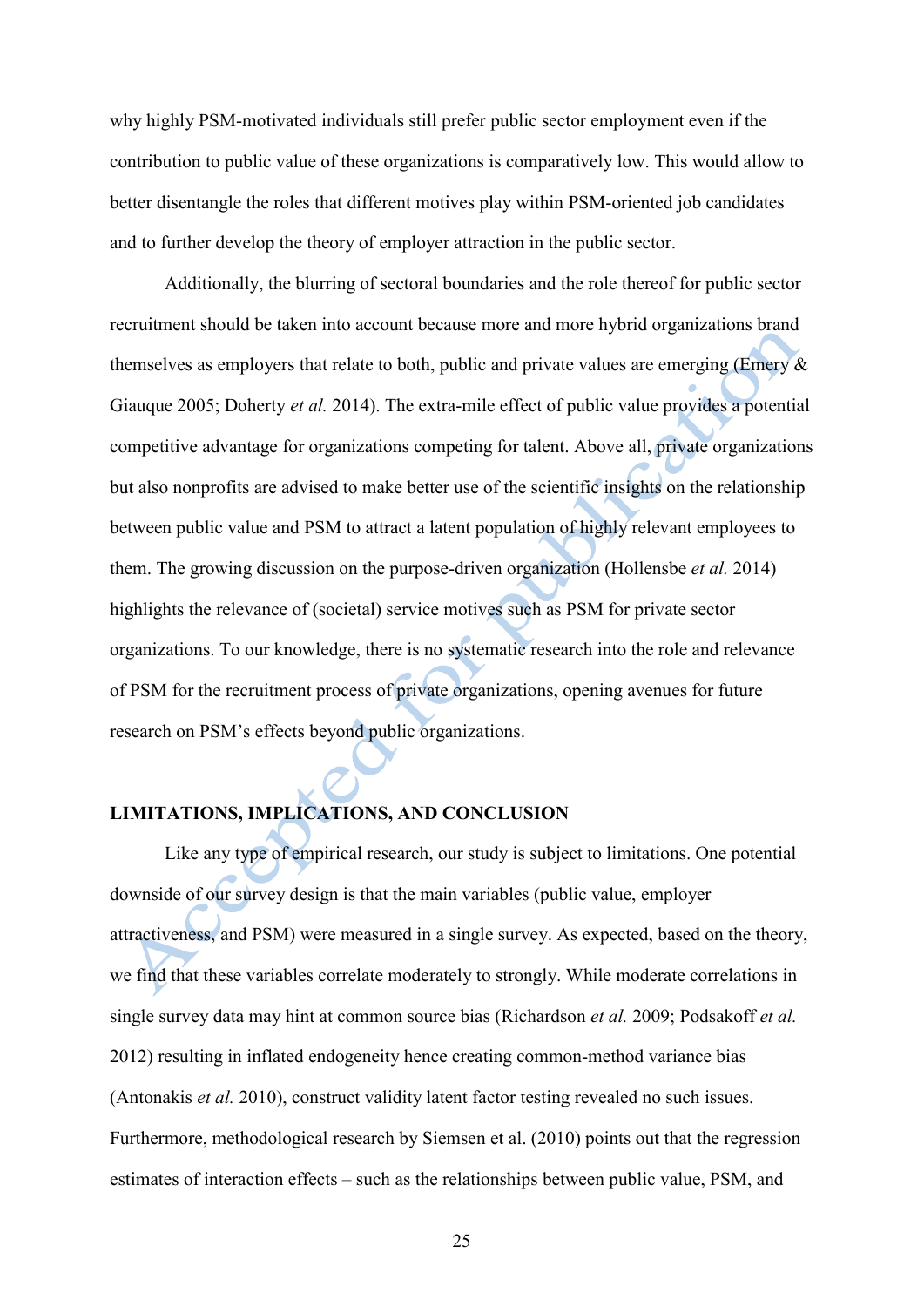sector with employer attractiveness explored in the current study – would be deflated rather than artificially inflated by common method bias, providing further support for the robustness of our findings. Consequently, we do not believe that common source or common method bias reduces the validity of our findings because we created sufficient variance with the six different organizations and because the sample consists of a relatively large number of 632 individual respondents sourced from the general population of Swiss citizens. However, future research aiming to replicate our study might further reduce the threat of common source bias by raising the data with two separate serial surveys that would split the variables with temporal delay to ensure that the items of PSM and public value do not affectively and cognitively contaminate follow-up responses to the dependent variable (see also Podsakoff et al. 2003).

Another limitation of our research strategy is that we do not include public organizations related to the core administration, such as federal ministries, state, or local administrations. The decision to focus on well-known public corporations, but not on PA, was taken by the designer of the Gemeinwohlatlas survey. However, future waves of this survey will include a wider range of public organizations, opening prospects for further research into this topic. A third limitation is the use of an aggregated, a global measure for PSM due to space restrictions by the survey provider. Ideally, future studies replicating our study design might want to measure PSM's four dimensions separately because they have different antecedents and outcomes. However, Andersen et al. (2013) show that at least three of the four PSM dimensions have significant positive correlations with public value dimensions. A meta-analysis by Asseburg and Homberg (2020) provides strong support that both PSM in its aggregated form as well as PSM separated by its four dimensions serves as a reliable predictor for sector attraction. Consequently, we anticipate that the positive relationships between employer attractiveness and our global PSM measure is a highly reliable proxy for the relationship between employer attractiveness and PSM on its dimensional level. Nevertheless, we recommend that future replications of our study capture the full-range construct of PSM.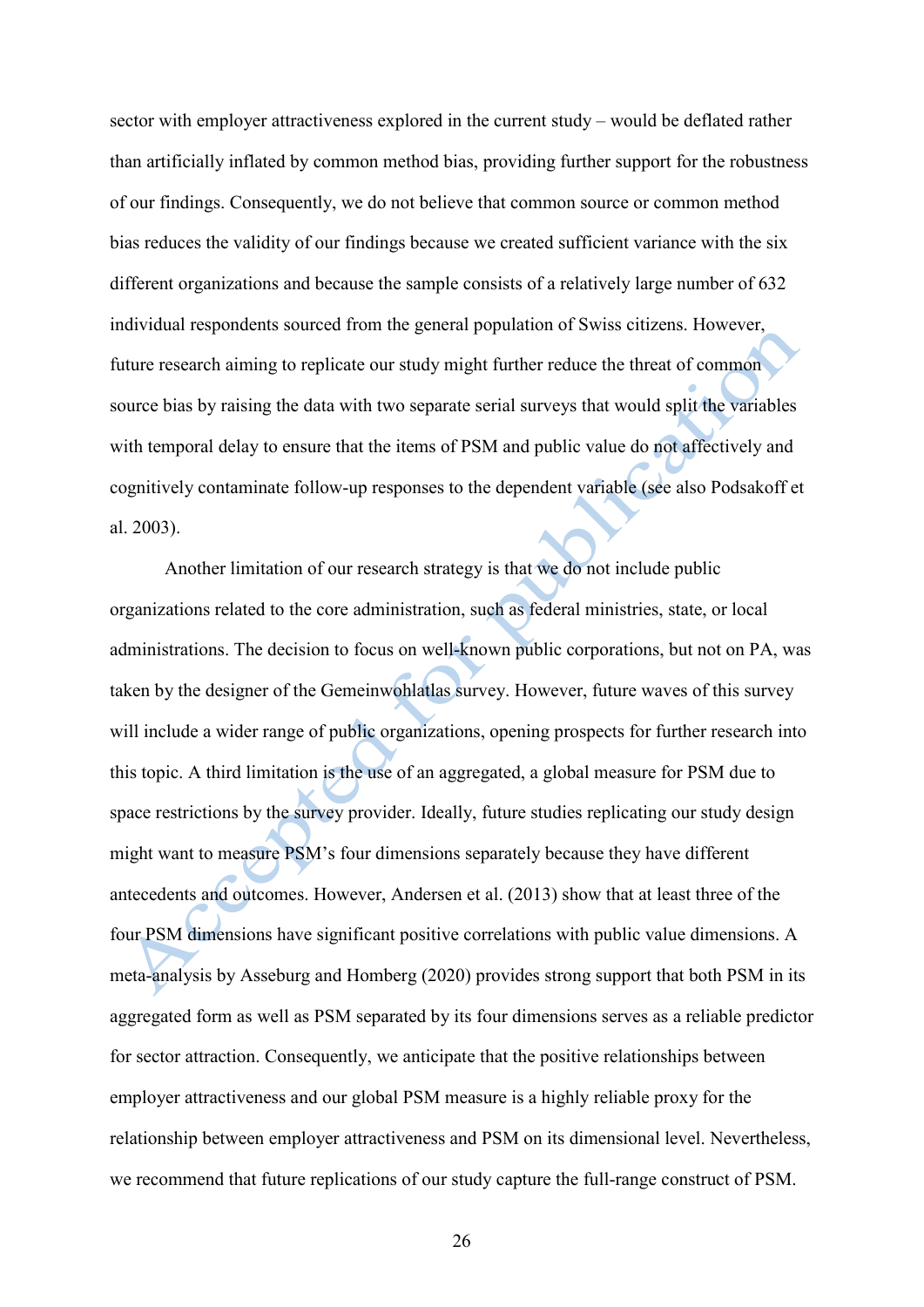Regarding the practical relevance of this study, we see three implications of interest. First, the findings show that citizens across all sectors of society are very sensitive to an organization's public value. Because these citizens may be potential future employees, HR departments need to incorporate a broader understanding of what affects not only job seekers' interests in the short-term but also how to develop a sustainable citizen-organization relationship. HR practices such as employer branding strategies and the development of employee *and* citizen relationship management strategies (Fischer 2011) may be advised. Second, the finding that citizens with high PSM react with particular sensitivity by "punishing" low-public value organizations and "rewarding" high-public value organizations in the private sector leads to the recommendation to public organizations that, in a competitive labor market, specific investments are necessary to clearly set them apart from other competitors if the goal is to attract employees with high levels of PSM. Finally, high public value private firms and nonprofit organizations may also take advantage of this effect; their public value is actually an asset and a strategic advantage for the process of attracting talent in a competitive labor market and similarly to other assets can be used to build a strong brand in recruitment campaigns.

We set out to investigate the relationship between public value and employer attractiveness across sectors taking account of citizens' PSM. It is not surprising that public value and PSM play a role when explaining the employer attractiveness of public organizations. However, the relevance of public value theory across sectors becomes obvious as our study shows that both private and nonprofit organizations can make profit out of public value signals on the labor market. Thus, our findings complement Drucker's (1992) view that all organizations always perform a social function and Bozeman's (1987) claim that all organizations are public with its relevance for employer attractiveness. Furthermore, our findings add novel insights into the role of PSM for employer attractiveness: public organizations are not the only employer of choice for people with high levels of PSM – nonprofits and even private organizations can be more attractive, especially if their public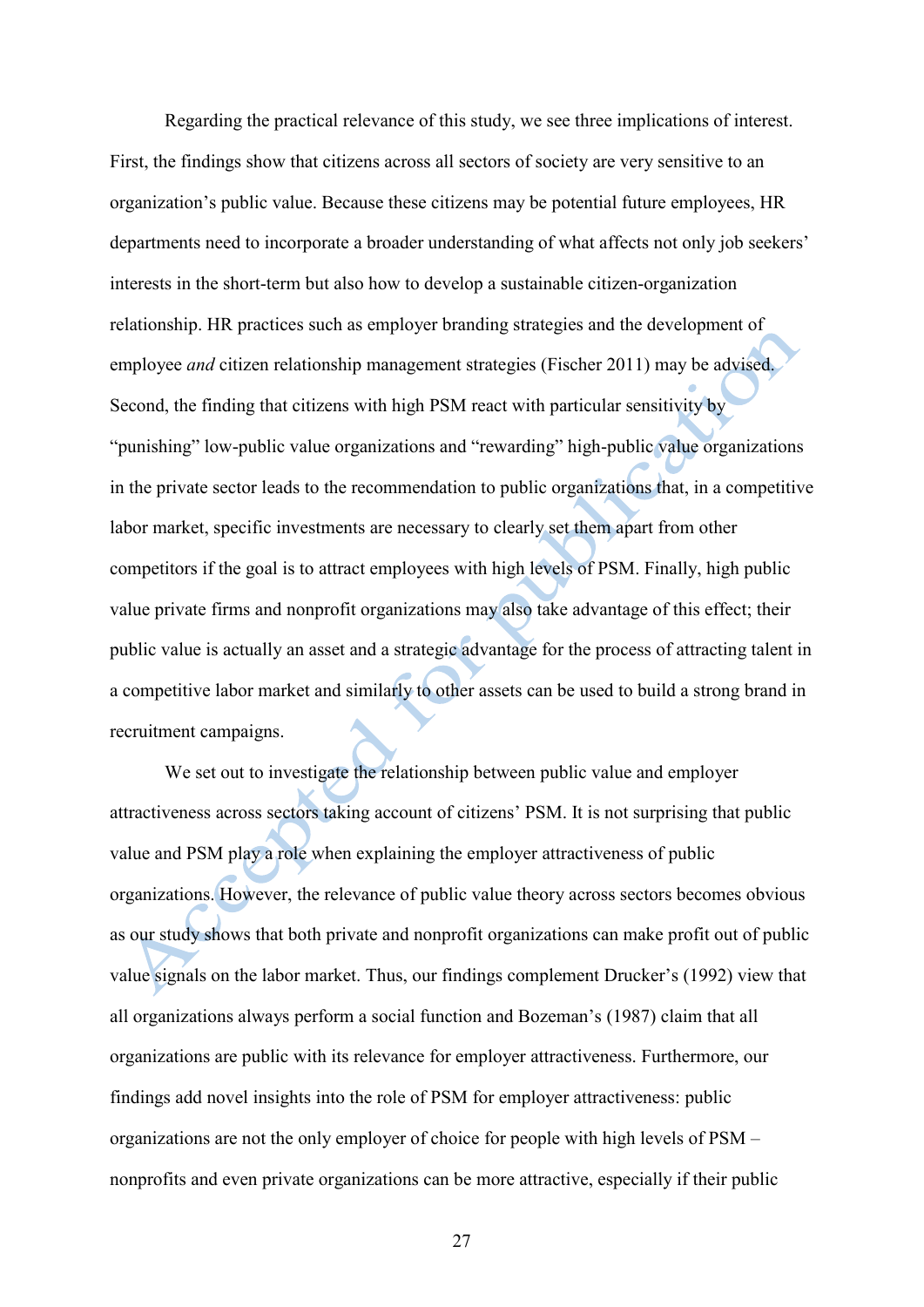value is high. At the same time, public organizations perceived as having low public value are still preferred by high-PSM individuals compared with private and nonprofit organizations with low public value. Thus, it is important to be aware of the cross points of public value management for attracting potential future employees.

#### **ENDNOTE**

The online Appendix provides supplementary material and further supportive analyses regarding the scale measurements used and their construct reliability to facilitate future public value research.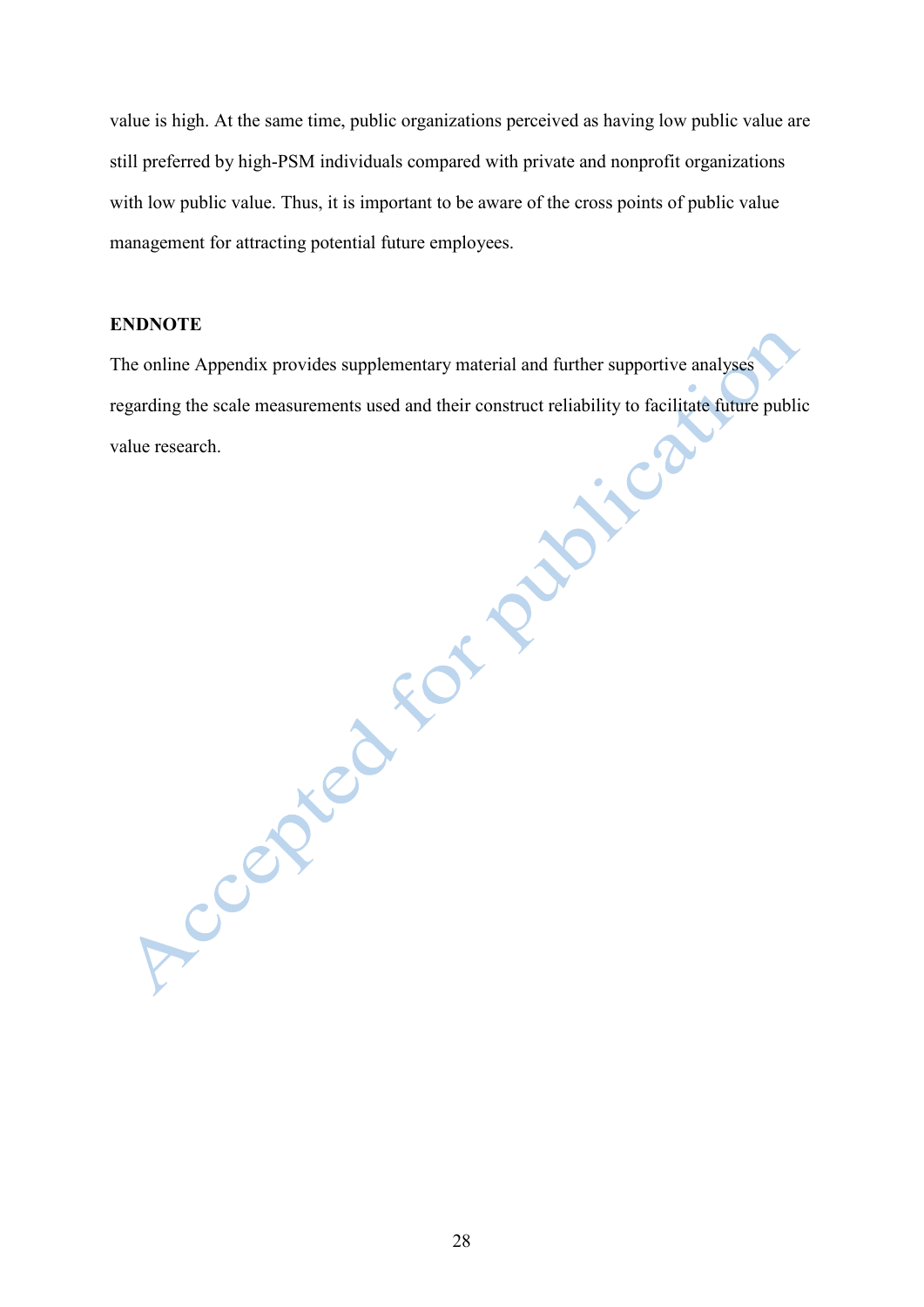# **Figure 1**

*Theoretical Model and Hypotheses*

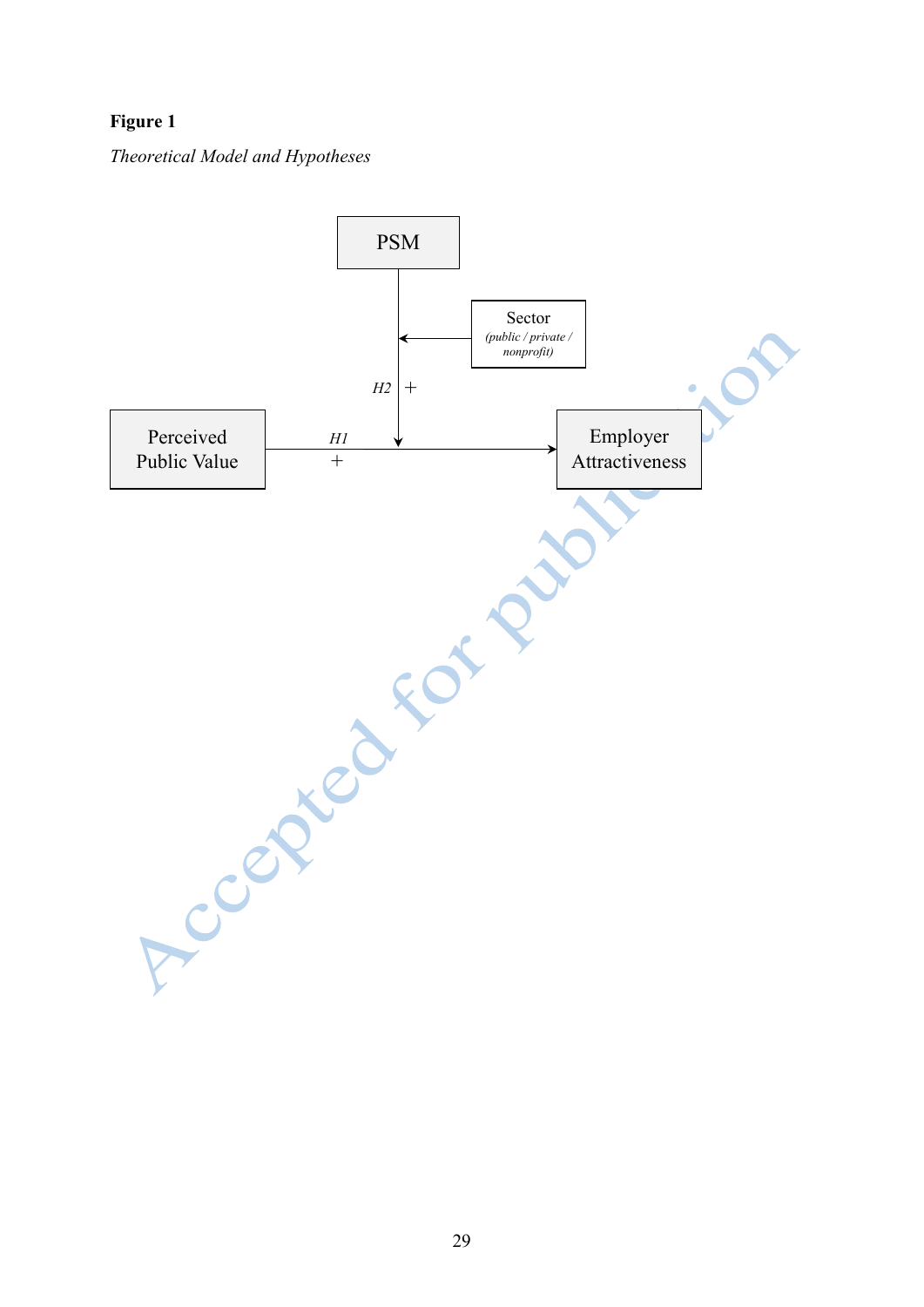# **Figure 2**



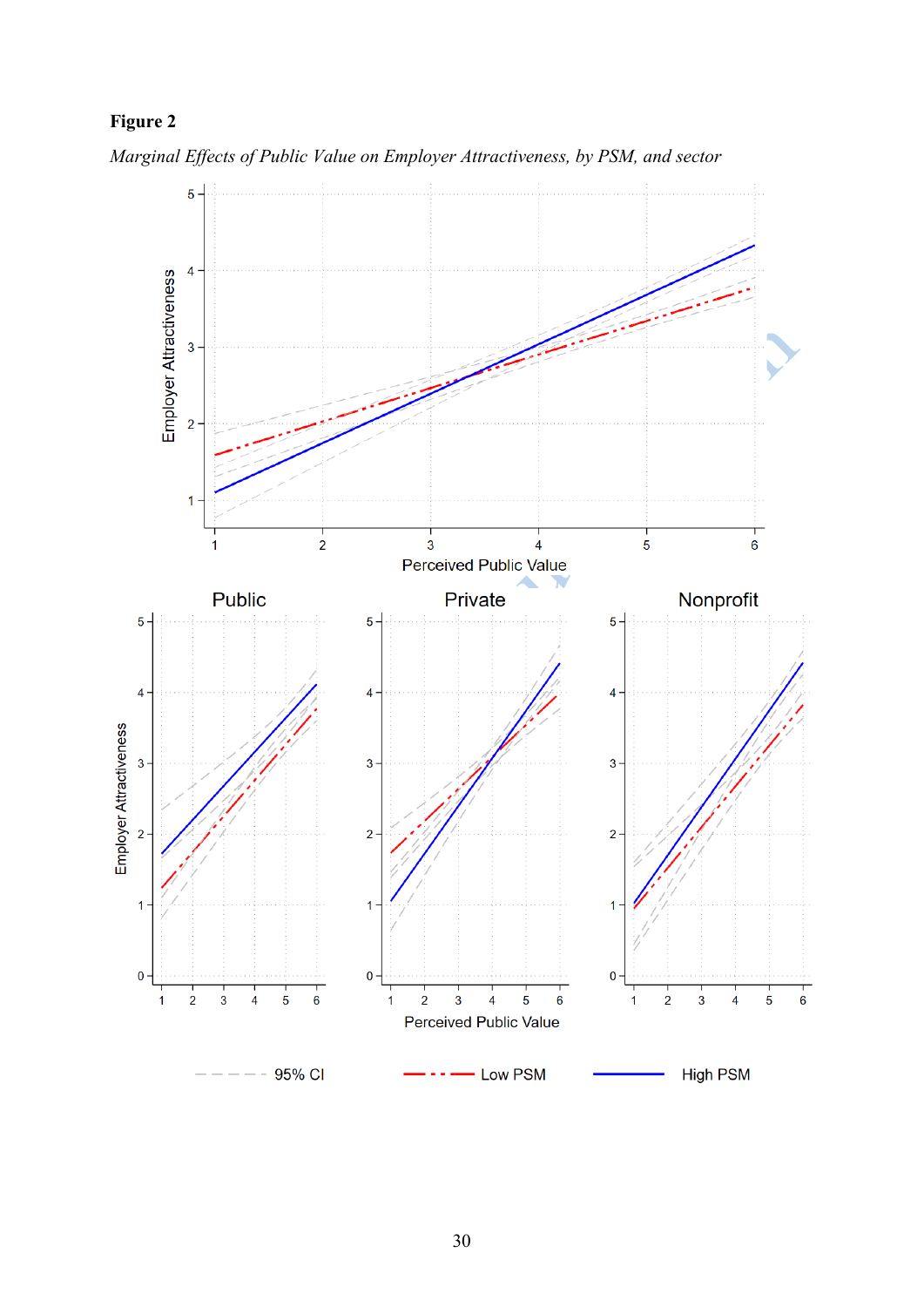# **Table 1**

| Correlations, reliabilities, and descriptive results |          |                |                  |                  |         |           |           |                |                  |     |  |
|------------------------------------------------------|----------|----------------|------------------|------------------|---------|-----------|-----------|----------------|------------------|-----|--|
|                                                      |          | $\overline{2}$ | 3                | 4                | 5       | 6         | 7         | 8 <sup>°</sup> | $\boldsymbol{9}$ | 10  |  |
| <b>Study variables</b>                               |          |                |                  |                  |         |           |           |                |                  |     |  |
| 1. Employer attractiveness                           |          |                |                  |                  |         |           |           |                |                  |     |  |
| 2. Public value                                      | $.45**$  |                |                  |                  |         |           |           |                |                  |     |  |
| 3. Public organization                               | $-.03$   | $.09**$        |                  |                  |         |           |           |                |                  |     |  |
| Private organization<br>4.                           | $-.11**$ | $-.40**$       | $-.13**$         |                  |         |           |           |                |                  |     |  |
| 5. Nonprofit organization                            | $.18**$  | $.33**$        | $-.31**$         | $-.39**$         |         |           |           |                |                  |     |  |
| 6. PSM                                               | $.22**$  | $.12**$        | $-.09**$         | $-.04$           | $.12**$ |           |           |                |                  |     |  |
| <b>Control variables</b>                             |          |                |                  |                  |         |           |           |                |                  |     |  |
| 7. Age (years)                                       | $-.01$   | $-.03$         | $-.07*$          | $-.03$           | $-.00$  | $.24**$   |           |                |                  |     |  |
| 8. Female                                            | $-.01$   | $-.14**$       | .06 <sup>†</sup> | .04              | $-13**$ | $-.09*$   | $.11**$   |                |                  |     |  |
| Civil servant<br>9.                                  | $-.02$   | .01            | .05              | .05              | .03     | $.16**$   | $.07*$    | $-.09**$       |                  |     |  |
| 10. Higher education                                 | $-.04$   | $-.06†$        | $-.02$           | .03 <sub>1</sub> | $-11**$ | .03       | .03       | $.06\dagger$   | $.11**$          |     |  |
| $\boldsymbol{M}$                                     | 3.51     | 4.75           | .48              | .42              | .46     | 4.05      | 43.0      | .38            | .26              | .23 |  |
| SD                                                   | 1.35     | 1.17           | .50 <sub>2</sub> | .49              | .50     | .77       | 14.9      | .49            | .44              | .42 |  |
| Range                                                | $1 - 6$  | $1 - 6$        | 0/1              | 0/1              | 0/1     | $1.5 - 6$ | $17 - 65$ | 0/1            | 0/1              | 0/1 |  |

*Note.* † *p* < 0.1; \* *p* < 0.05; \*\* *p* < 0.01.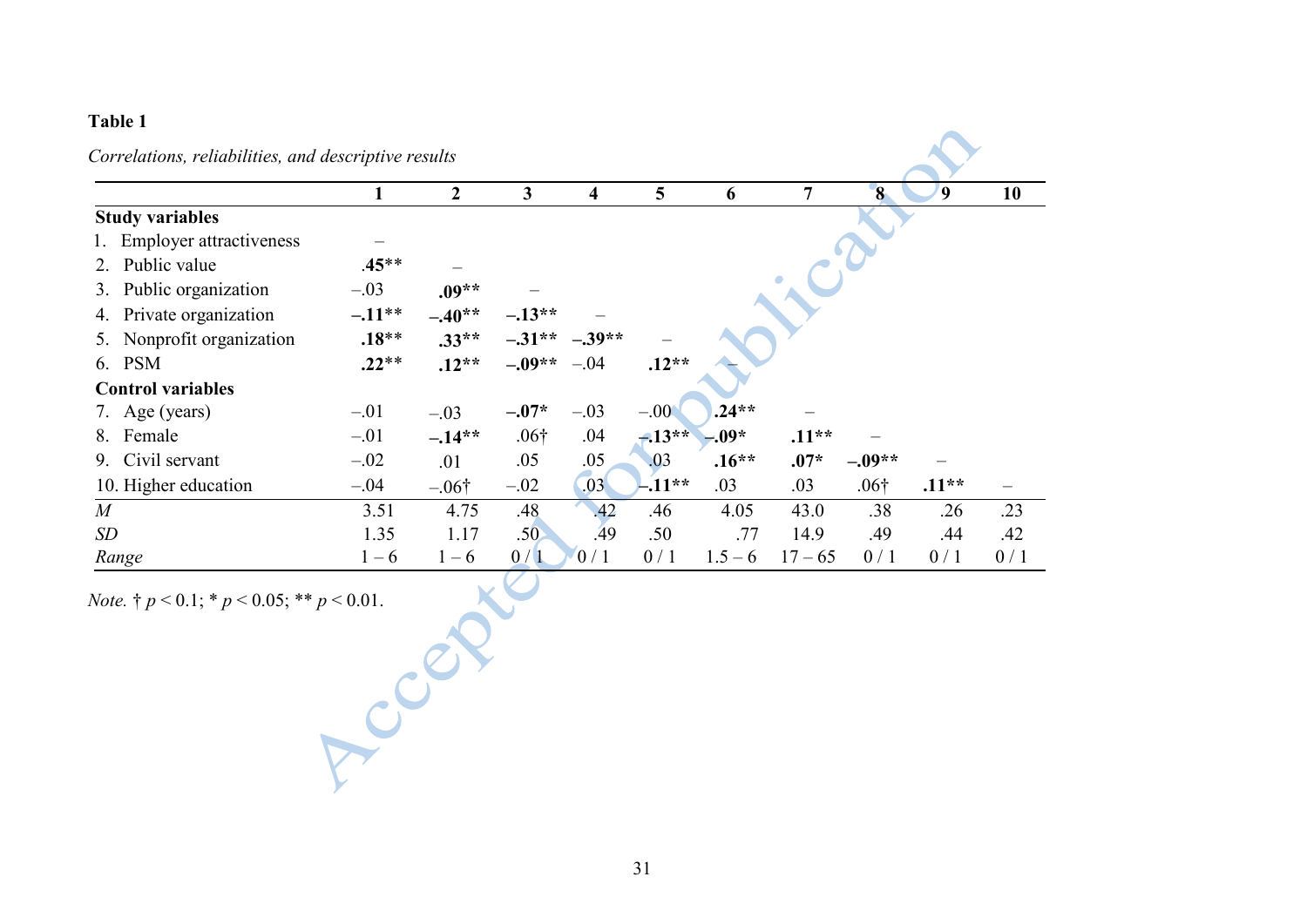| Model                                    |                            | $\mathbf{I}$    | III                  | IV               | $\overline{\mathbf{V}}$ | VI                         | <b>VII</b>        |  |
|------------------------------------------|----------------------------|-----------------|----------------------|------------------|-------------------------|----------------------------|-------------------|--|
| <b>Independent variables</b>             |                            |                 |                      |                  |                         |                            |                   |  |
| Public Value (PV)                        |                            | $.52***$        | $-.29$               | $.31***$         | $.52***$                | $-.30$                     | .38               |  |
|                                          |                            | (.04)           | (.22)                | (.08)            | (.04)                   | (.22)                      | (.38)             |  |
| <b>PSM</b>                               |                            | $.29***$        | $-.63*$              | $.29***$         | $.26*$                  | $-.63*$                    | .35               |  |
|                                          |                            | (.06)           | (.25)                | (.06)            | (.11)                   | (.25)                      | (.43)             |  |
| Public organization                      | $-$ reference category $-$ |                 |                      |                  |                         |                            |                   |  |
| Private organization                     |                            | $.33**$         | $.32*$               | $-.93*$          | .77                     | $-.56$                     | 4.38†             |  |
|                                          |                            | (.13)           | (.13)                | (.45)            | (.66)                   | (.35)                      | (2.30)            |  |
| Nonprofit organization                   |                            | $.24\dagger$    | .20                  | $-1.17*$         | $-.44$                  | $-65$                      | 3.15              |  |
|                                          |                            | (.13)           | (.13)                | (.59)            | $\bullet$ (.62)         | (.41)                      | (3.52)            |  |
| $PV \times PSM$                          |                            |                 | $.19***$             |                  |                         |                            | $-.02$            |  |
|                                          |                            |                 | (.05)                |                  |                         |                            | (.09)             |  |
| $PV \times$ Public organization          |                            |                 | reference category - |                  |                         |                            |                   |  |
|                                          |                            |                 |                      |                  |                         |                            |                   |  |
| $PV \times P$ rivate organization        |                            |                 |                      | $27**$           |                         |                            | $-.88\dagger$     |  |
|                                          |                            |                 |                      | (.10)            |                         |                            | (.50)             |  |
| $PV \times Nonprofit organization$       |                            |                 |                      | $.28*$           |                         |                            | $-.67$            |  |
|                                          |                            |                 |                      | (.11)            |                         |                            | (.69)             |  |
| $PSM \times$ Public organization         |                            |                 |                      |                  |                         | $-$ reference category $-$ |                   |  |
| $PSM \times \text{Private organization}$ |                            |                 |                      |                  | $-.11$                  |                            | $-1.29*$          |  |
|                                          |                            |                 |                      |                  | (.16)                   |                            | (.55)             |  |
| $PSM \times Nonprofit organization$      |                            |                 |                      |                  | .16                     |                            | $-1.00$           |  |
|                                          |                            |                 |                      |                  | (.15)                   |                            | (.83)             |  |
| $PV \times Public \times PSM$            |                            |                 |                      |                  |                         | $.16**$                    | .00.              |  |
|                                          |                            |                 |                      |                  |                         | (.05)                      | $\left( .\right)$ |  |
| $PV \times Private \times PSM$           |                            |                 |                      |                  |                         | $.21***$                   | $.28*$            |  |
|                                          |                            |                 |                      |                  |                         | (.05)                      | (.12)             |  |
| $PV \times Nonprofit \times PSM$         |                            |                 |                      |                  |                         | $.20***$                   | .22               |  |
|                                          |                            |                 |                      |                  |                         | (.05)                      | (.16)             |  |
| Age (years)                              | $-.00$                     | $-.00$          | $-.00$               | $-.00$           | $-.00$                  | $-.00$                     | $-.00$            |  |
|                                          | (.00)                      | (.00)           | (.00)                | (.00)            | (.00)                   | (.00)                      | (.00)             |  |
| Female                                   | $-.02$                     | $.20*$          | $.18\dagger$         | $.18\dagger$     | $.21*$                  | .18 <sub>†</sub>           | $.18\dagger$      |  |
|                                          | (.11)                      | (.10)           | (.10)                | (.10)            | (.10)                   | (.10)                      | (.09)             |  |
| Higher education                         | $-.13$                     | $-.06$          | $-.08$               | $-.05$           | $-.06$                  | $-.06$                     | $-.07$            |  |
|                                          | (.12)<br>$-.04$            | (.11)<br>$-.13$ | (.11)<br>$-.15$      | (.11)<br>$-.15$  | (.11)<br>$-.16$         | (.11)<br>$-.16$            | (.11)             |  |
| Civil servant                            | (.14)                      | (.11)           | (.11)                | (.11)            | (.11)                   | (.11)                      | $-.16$<br>(.11)   |  |
| cons.                                    | $3.57***$                  | $-.28$          | $3.64***$            | .79 <sup>†</sup> | $-.10$                  | $4.37***$                  | .57               |  |
|                                          | (.17)                      | (.35)           | (1.09)               | (.47)            | (.53)                   | (1.09)                     | (1.76)            |  |
| $F(d\hat{f})$                            | .35                        | $28.75***$      | $31.53***$           | 24.48***         | 23.64***                | $29.19***$                 | 24.64***          |  |
| df                                       | $\overline{4}$             | $\,8\,$         | 9                    | 10               | 10                      | 11                         | 15                |  |
| $\boldsymbol{p}$                         | .843                       | .000            | .000                 | .000             | .000                    | .000                       | .000              |  |
| AIC                                      | 307.45                     | 2823.49         | 2801.67              | 2817.29          | 2821.06                 | 2796.75                    | 2796.81           |  |
| <b>BIC</b>                               | 3094.42                    | 2866.63         | 2849.60              | 287.02           | 2873.79                 | 2854.27                    | 2873.50           |  |
| $R^2$                                    | .002                       | .250            | .270                 | .259             | .255                    | .277                       | .284              |  |
| Adj. $R^2$                               | $-.003$                    | .243            | .262                 | .250             | .247                    | .268                       | .271              |  |

**Table 2**

*Results of clustered regression analyses on employer attractiveness*

*Notes.* Based on *N* = 632 and *Obs.* = 892; two-dimensionally clustered at individual and organizational level for conditional contribution; heteroscedasticity-robust *SE* in parentheses: † *p* < 0.1. \* *p* < 0.05. \*\* *p* < 0.01. \*\*\* *p* < 0.001.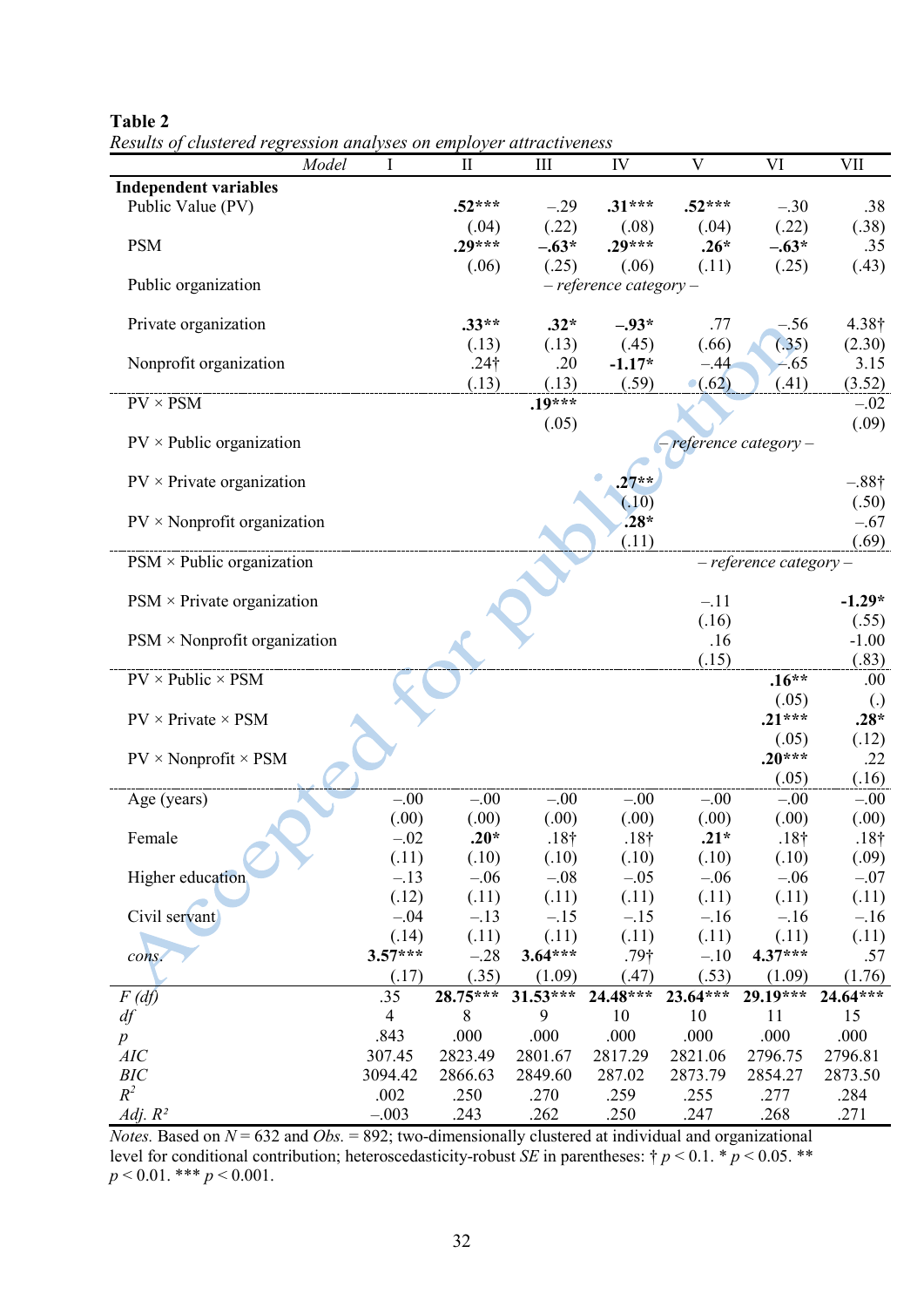## **REFERENCES**

Äijälä, K. 2001. *Public Sector: An employer of Choice?* Paris: OECD.

- Albinger, H.S. and S.J. Freeman. 2000. 'Corporate social performance and attractiveness as an employer to different job seeking populations', *Journal of Business Ethics*, 28, 3, 243– 53.
- Andersen, L.B., G.A. Brewer and P. Leisink. 2021. 'Stakeholders, public value(s) and public service performance', in P. Leisink, L.B. Andersen, G.A. Brewer, C.B. Jacobsen, E. Knies and W. Vandenabeele (eds), *Managing for public service performance: How people and values make a difference*. Boston MA: Oxford University Press.
- Andersen, L.B., T.B. Jørgensen, A.M. Kjeldsen, L.H. Pedersen and K. Vrangbæk. 2013. 'Public values and public service motivation: Conceptual and empirical relationships', *American Review of Public Administration*, 43, 3, 292–311.
- Antonakis, J., S. Bendahan, P. Jacquart and R. Lalive. 2010. 'On making causal claims: A review and recommendations', *Leadership Quarterly*, 21, 6, 1086–120.
- Asseburg, J., J. Hattke, D. Hensel, F. Homberg and R. Vogel. 2020. 'The tacit dimension of public sector attraction in multi-incentive settings', *Journal of Public Administration Research and Theory*, 30, 1, 41–59.
- Asseburg, J. and F. Homberg. 2020. 'Public service motivation or sector rewards? Two studies on the determinants of sector attraction', *Review of Public Personnel Administration*, 40, 1, 82–111.
- Asseburg, J., F. Homberg and R. Vogel. 2018. 'Recruitment messaging, environmental fit and public service motivation: Experimental evidence on intentions to apply for public sector jobs', *International Journal of Public Sector Management*, 31, 6, 689–709.
- Atzmüller, C. and P.M. Steiner. 2010. 'Experimental vignette studies in survey research', *Methodology*.
- Ballart, X. and G. Rico. 2018. 'Public or nonprofit? Career preferences and dimensions of public service motivation', *Public Administration*, 96, 2, 404–20.
- Bauer, T.N. and L. Aiman-Smith. 1996. 'Green career choices: The influence of ecological stance on recruiting', *Journal of Business and Psychology*, 10, 4, 445–58.
- Baumeister, R.F., T.F. Heatherton and D.M. Tice. 1993. 'When ego threats lead to selfregulation failure: Negative consequences of high self-esteem', *Journal of Personality and Social Psychology*, 64, 1, 141–56.
- Beck Jorgensen, T. and B. Bozeman. 2007. 'Public values: An inventory', *Administration and Society*, 39, 3, 354–81.
- Biemer, P.P. 2010. 'Total survey error: Design, implementation, and evaluation', *Public Opinion Quarterly*, 74, 5, 817–48.
- Boxall, P., J. Purcell and P.M. Wright. 2007. *The Oxford Handbook of Human Resource Management*. New York: Oxford University Press.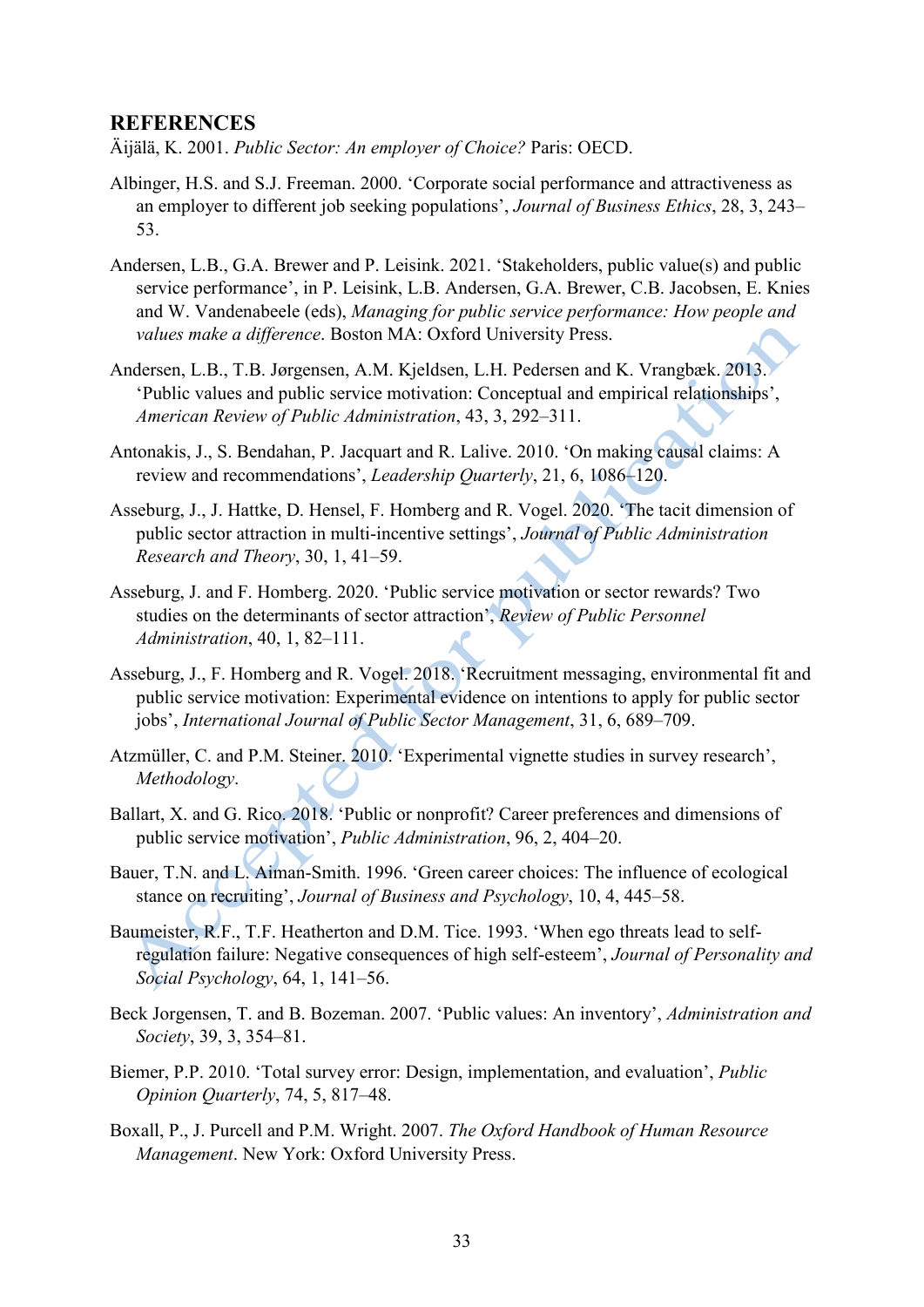- Boyne, G.A. 2002. 'Public and private management: What's the difference?', *Journal of Management Studies*, 39, 1, 97–122.
- Bozeman, B. 1987. *All organizations are public: Bridging public and private organization theory*. San Francisco: Jossey-Bass.
- Bozeman, B. 2004. *All organizations are public: Comparing public and private organizations*: Beard Books.
- Bozeman, B. 2007. *Public values and public interest: Counterbalancing economic individualism*. Washington, DC: Georgetown Univ. Press.
- Brewer, G.A., A. Ritz and W. Vandenabeele. 2012. 'Introduction to a symposium on public service motivation: An international sampling of research', *International Journal of Public Administration*, 35, 1, 1–4.
- Brewer, G.A. and S. Selden. 1998. 'Whistle blowers in the federal civil service: New evidence of the public service ethic', *Journal of Public Administration Research & Theory*, 8, 3, 413–40.
- Bright, L. 2008. 'Does Public Service Motivation Really Make a Difference on the Job Satisfaction and Turnover Intentions of Public Employees?', *The American Review of Public Administration*, 38, 2, 149–66.
- Bullock, J.B., J.M. Stritch and H.G. Rainey. 2015. 'International comparison of public and private employees' work motives, attitudes, and perceived rewards', *Public Administration Review*, 75, 3, 479–89.
- Bundesamt für Statistik. 2020a. *Altersaufbau der ständigen Wohnbevölkerung ab 15 Jahren, nach Migrationsstatus und Geschlecht, 2012-2018*: Bundesamt für Statistik.
- Bundesamt für Statistik. 2020b. *Ausbildungsstufen der ständigen Wohnbevölkerung nach Arbeitsmarktstatus, Geschlecht, Nationalität, Altersgruppen und Familientyp*: Bundesamt für Statistik.
- Bundesamt für Statistik. 2020c. *Höchste abgeschlossene Ausbildung in der Schweiz: Ständige Wohnbevölkerung ab 25 Jahren*: Bundesamt für Statistik.
- Bundesamt für Statistik. 2020d. *Ständige Wohnbevölkerung nach Hauptsprache(n), 1970- 2018*: Bundesamt für Statistik.
- Bundesamt für Statistik. 2021. *Beschäftigungsgrad*.
- Cameron, A.C., J. Gelbach and D. Miller. 2006. *Robust Inference with Multi-way Clustering*. Cambridge, MA: National Bureau of Economic Research.
- Carpenter, J., D. Doverspike and R.F. Miguel. 2012. 'Public service motivation as a predictor of attraction to the public sector', *Journal of Vocational Behavior*, 80, 2, 509–23.
- Carroll, A.B. and J.A. Brown. 2018. 'Corporate social responsibility: A review of current concepts, research, and issues', *Corporate social responsibility*, 2, 39–69.
- Christensen, R.K. and B.E. Wright. 2011. 'The effects of public service motivation on job choice decisions: Disentangling the contributions of person-organization fit and personjob fit', *Journal of Public Administration Research and Theory*, 21, 4, 723–43.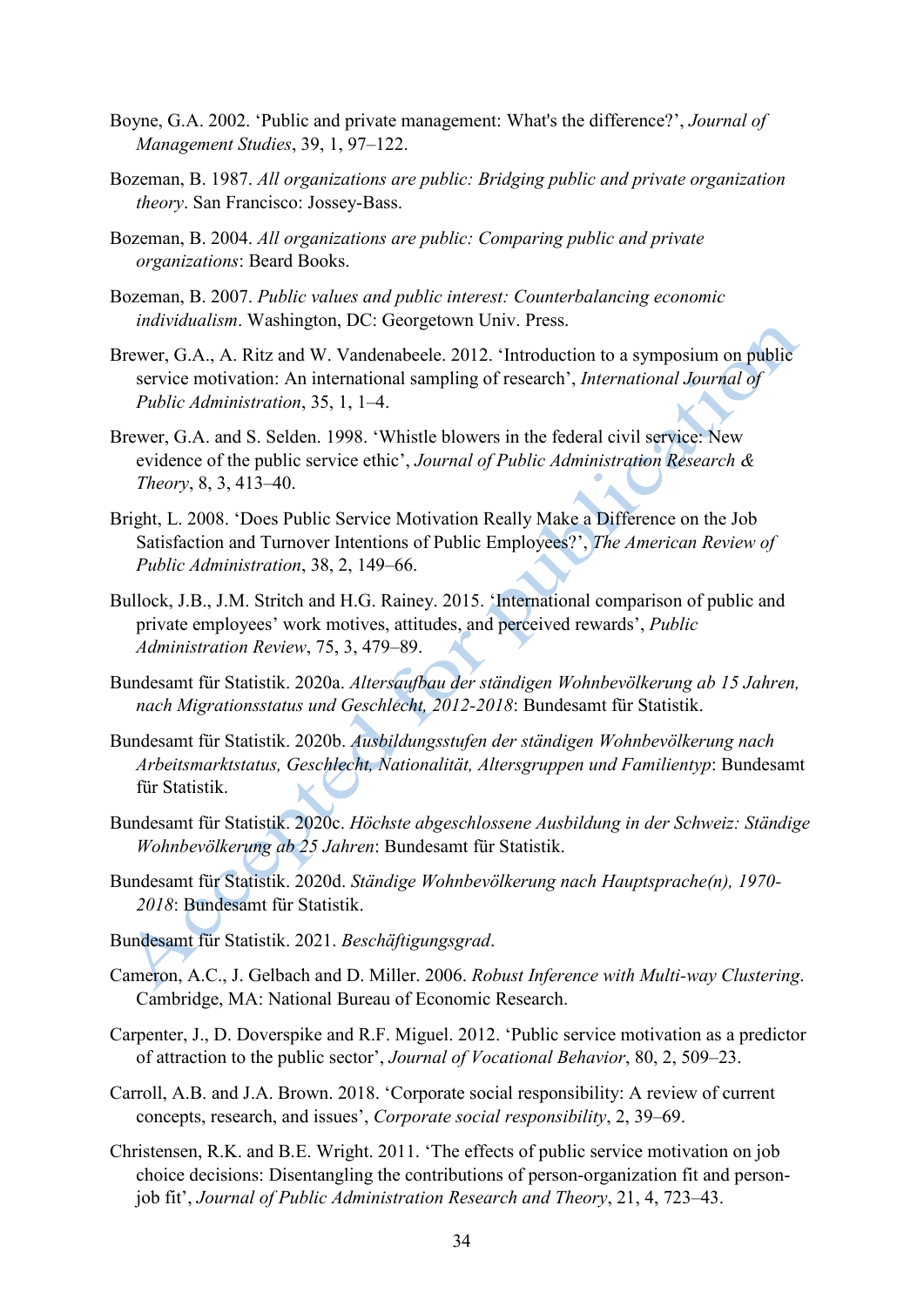- Denis, J.-L., E. Ferlie and N. van Gestel. 2015. 'Understanding hybridity in public organizations', *Public Administration*, 93, 2, 273–89.
- Doherty, B., H. Haugh and F. Lyon. 2014. 'Social enterprises as hybrid organizations: A review and research agenda', *International journal of management reviews*, 16, 4, 417–36.
- Drucker, P.F. 1992. 'The New Society of Organizations', *Harvard Business Review*, 20, 281– 93.
- Ellis, P.D. 2010. *The Essential Guide to Effect Sizes. Statistical Power, Meta-Analysis, and the Interpretation of Research Results*. Cambridge (UK): Cambridge University Press.
- Emery, Y. and D. Giauque. 2005. 'Employment in the public and private sectors: Toward a confusing hybridization process', *International Review of Administrative Sciences*, 71, 4, 639–57.
- Esteve, M., D. Urbig, A. Van Witteloostuijn and G.A. Boyne. 2016. 'Prosocial behavior and public service motivation', *Public Administration Review*, 76, 1, 177–87.
- Fischer, M. 2011. 'Talent-Relationship-Management Die Beziehung macht den Unterschied', in A. Ritz and N. Thom (eds), *Talent Management - Talente identifizieren, Kompetenzen entwicklen, Leistungsträger erhalten*, 2nd edn. Wiesbaden: Gaber, pp. 83– 95.
- Fiske, S.T. 2004. *Social beings: Core motives in social psychology*. New York: John Wiley & Sons.
- Giauque, D., A. Ritz, F. Varone, S. Anderfuhren-Biget and C. Waldner. 2009. 'Motivation of public employees at the municipal level in Switzerland', in.
- Heider, F. 1958. *The psychology of interpersonal relations*: New York: John Wiley and Sons.
- Highhouse, S., F. Lievens and E.F. Sinar. 2003. 'Measuring Attraction to Organizations', *Educational and Psychological Measurement*, 63, 6, 986–1001.
- Hinkin, T.R. 1998. 'A brief tutorial on the development of measures for use in survey questionnaires', *Organizational Research Methods*, 1, 1, 104–21.
- Hinna, A., F. Homberg, D. Scarozza and V. Verdini. 2019. 'Public service motivation and public sector employment preference: Comparing Italian and British students', *Public Money & Management*, Online first, 1–9.
- Hollensbe, E., C. Wookey, L. Hickey, G. George and C.V. Nichols. 2014. 'Organizations with Purpose', *Academy of Management Journal*, 57, 5, 1227–34.
- Holt, S.B. 2018. 'For those who care: The effect of public service motivation on sector selection', *Public Administration Review*, 78, 3, 457–71.
- Hood, C. 1991. 'A public management for all seasons?', *Public Administration*, 69, 1, 3–19.
- Houston, D.J. 2006. '"Walking the walk" of public service motivation: public employees and charitable gifts of time, blood, and money', *Journal of Public Administration Research and Theory*, 16, 1, 67–86.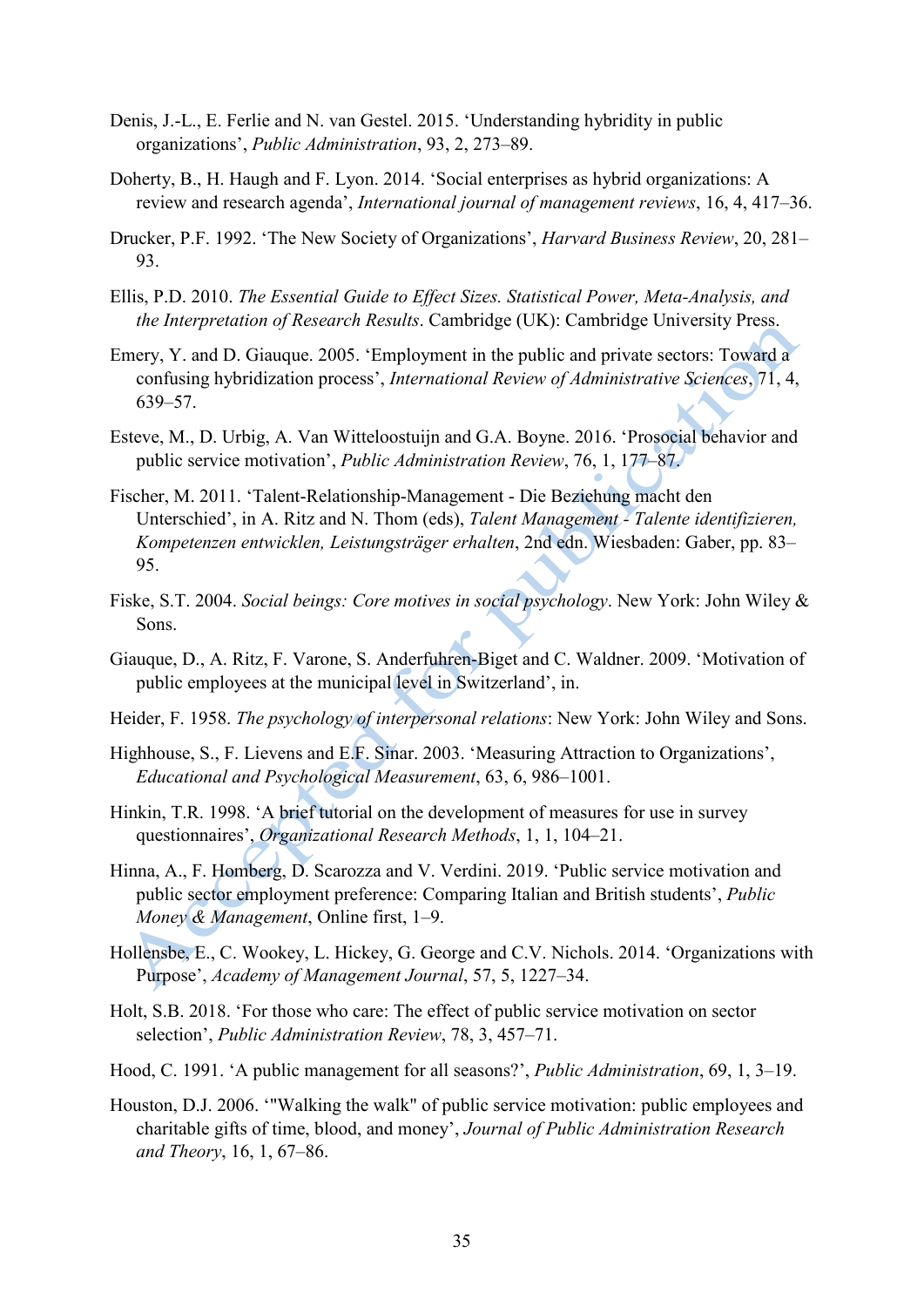- Jin, M. 2013. 'Public service motivation: A cross-country study', *International Journal of Public Administration*, 36, 5, 331–43.
- Kim, S. 2009. 'Revising Perry's Measurement Scale of Public Service Motivation', *The American Review of Public Administration*, 39, 2, 149–63.
- Kim, S. 2012. 'Does person-organization fit matter in the public-sector? Testing the mediating effect of person‐organization fit in the relationship between public service motivation and work attitudes', *Public Administration Review*, 72, 6, 830–40.
- Kjeldsen, A.M. and C.B. Jacobsen. 2013. 'Public Service Motivation and Employment Sector: Attraction or Socialization?', *Journal of Public Administration Research and Theory*, 23, 4, 899–926.
- Kristof, A.L. 1996. 'Person-organization fit: An integrative review of its conceptualizations, measurement, and implications', *Personnel Psychology*, 49, 1, 1–49.
- Kroll, A. and G.A. Porumbescu. 2019. 'When Extrinsic Rewards Become "Sour Grapes": An Experimental Study of Adjustments in Intrinsic and Prosocial Motivation', *Review of Public Personnel Administration*, 39, 4, 467–86.
- Kuhlmann, S. and H. Wollmann. 2019. *Introduction to comparative public administration: Administrative systems and reforms in Europe*: Edward Elgar Publishing.
- Lee, G. and D.L. Choi. 2016. 'Does public service motivation influence the college students' intention to work in the public sector? Evidence from Korea', *Review of Public Personnel Administration*, 36, 2, 145–63.
- Leisink, P. and B. Steijn. 2008. 'Recruitment, attraction, and selection', in J.L. Perry and A. Hondeghem (eds), *Motivation in public management: The call of public service*. New York et al.: Oxford University Press, pp. 118–35.
- LeRoux, K. and M.K. Feeney. 2013. 'Factors attracting individuals to nonprofit management over public and private sector management', *Nonprofit Management and Leadership*, 24, 1, 43–62.
- Lewis, G.B. and S.A. Frank. 2002. 'Who Wants to Work for the Government?', *Public Administration Review*, 62, 395–404.
- Liu, B., J. Liu and J. Hu. 2010. 'Person-organization fit, job satisfaction, and turnover intention: An empirical study in the Chinese public sector', *Social Behavior and Personality: an international journal*, 38, 5, 615–25.
- Lukacik, E.-R. and J.S. Bourdage. 2020. 'I like what I see: Attraction to organizations and Honesty–Humility', *Personality and Individual Differences*, 161, Online first, 109930.
- Lyons, S.T., L.E. Duxbury and C.A. Higgins. 2006. 'A Comparison of the Values and Commitment of Private Sector, Public Sector, and Parapublic Sector Employees', *Public Administration Review*, 66, 4, 605–18.
- Mann, G.A. 2006. 'A motive to serve: Public service motivation in human resource management and the role of PSM in the nonprofit sector', *Public Personnel Management*, 35, 1, 33–48.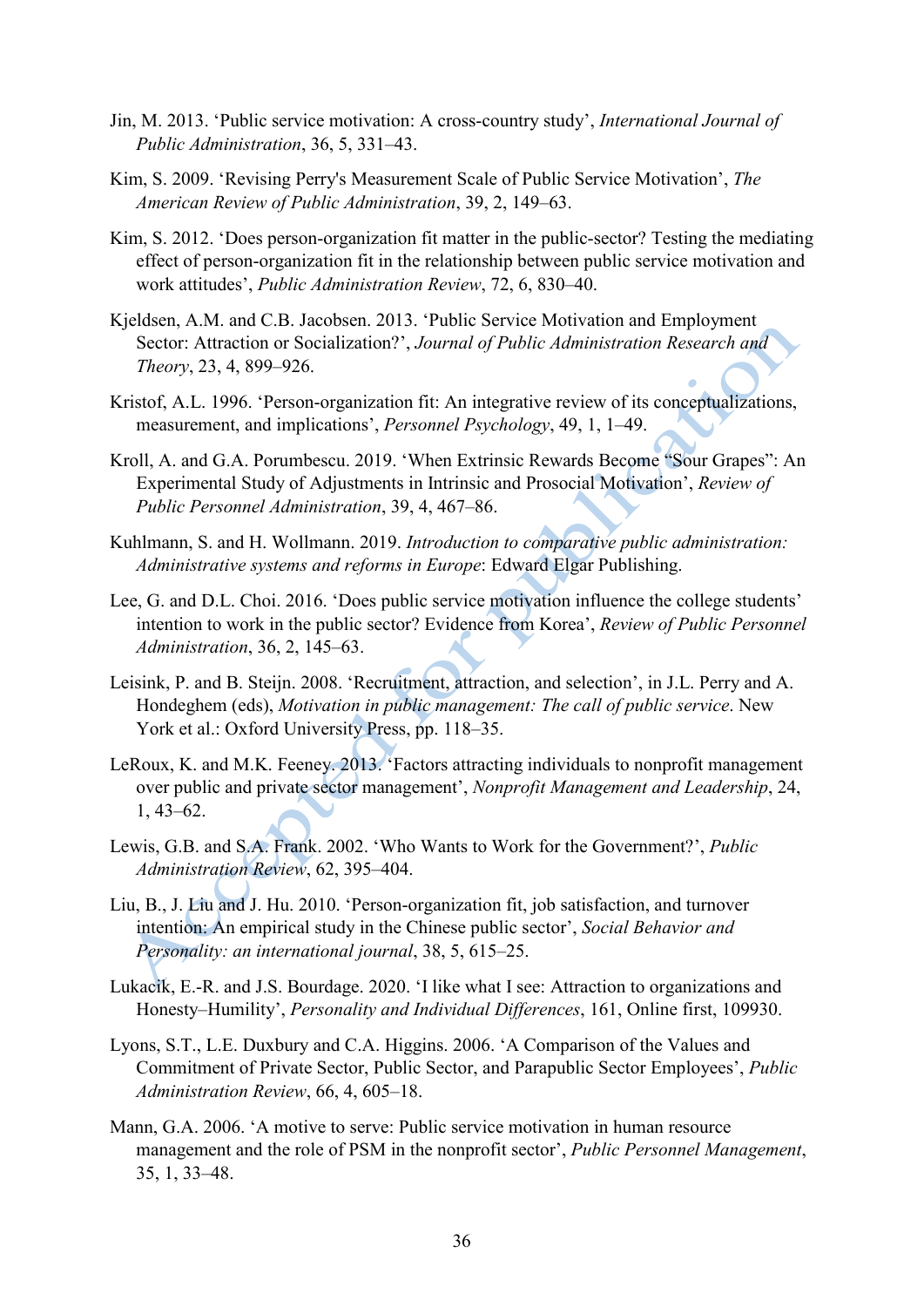- Meynhardt, T. 2009. 'Public value inside: What is public value creation?', *International Journal of Public Administration*, 32, 3-4, 192–219.
- Meynhardt, T. 2015. 'Public Value: Turning a Conceptual Framework into a Scorecard', in J.M. Bryson, B.C. Crosby and L. Bloomberg (eds), *Public Value and Public Administration*. Washington D. C.: Georgetown University Press, pp. 147–69.
- Meynhardt, T. and A. Jasinenko. 2020. 'Measuring public value: scale development and construct validation', *International Public Management Journal*, 1–28.
- Moore, M.H. 1995. *Creating public value: Strategic management in government*. Cambridge, London: Harvard University Press.
- Moore, M.H. 2013. *Recognizing public value*: Harvard University Press.
- Painter, M. and G.B. Peters. 2010. 'Administrative traditions in comparative perspective: Families, groups and hybrids', in M. Painter and G.B. Peters (eds), *Tradition and public administration*. Basingstoke, Hampshire: Palgrave Macmillan, pp. 19–30.
- Pedersen, M.J. 2013. 'Public service motivation and attraction to public versus private sector employment: Academic field of study as moderator?', *International Public Management Journal*, 16, 3, 357–85.
- Perry, J.L. 1996. 'Measuring public service motivation: An assessment of construct reliability and validity', *Journal of Public Administration Research and Theory*, 6, 1, 5–22.
- Perry, J.L., J.L. Brudney, D.H. Coursey and L. Littlepage. 2008. 'What drives morally committed citizens?: A study of the antecedents of public service motivation', *Public Administration Review*, 68, 3, 445–58.
- Perry, J.L. and A. Hondeghem. 2008. 'Editors' Introduction', in J.L. Perry and A. Hondeghem (eds), *Motivation in public management: The call of public service*. New York et al.: Oxford University Press, pp. 1–14.
- Perry, J.L., A. Hondeghem and L.R. Wise. 2010. 'Revisiting the Motivational Bases of Public Service: Twenty Years of Research and an Agenda for the Future', *Public Administration Review*, 70, 5, 681–90.
- Podsakoff, P.M., S.B. MacKenzie, L. Jeong-Yeon and N.P. Podsakoff. 2003. 'Common method biases in behavioral research: a critical review of the literature and recommended remedies', *Journal of Applied Psychology*, 88, 5, 879–903.
- Podsakoff, P.M., S.B. MacKenzie and N.P. Podsakoff. 2012. 'Sources of method bias in social science research and recommendations on how to control it', *Annual Review of Psychology*, 63, 539–69.
- Podsakoff, P.M. and D.W. Organ. 1986. 'Self-Reports in Organizational Research. Problems and Prospects', *Journal of Management*, 12, 4, 531–44.
- Rainey, H.G. and Y.H. Chun. 2005. 'Public and private management compared', in E. Ferlie, L.E. Lynn and C. Pollitt (eds), *The Oxford handbook of public management*. Oxford: Oxford University Press, pp. 72–102.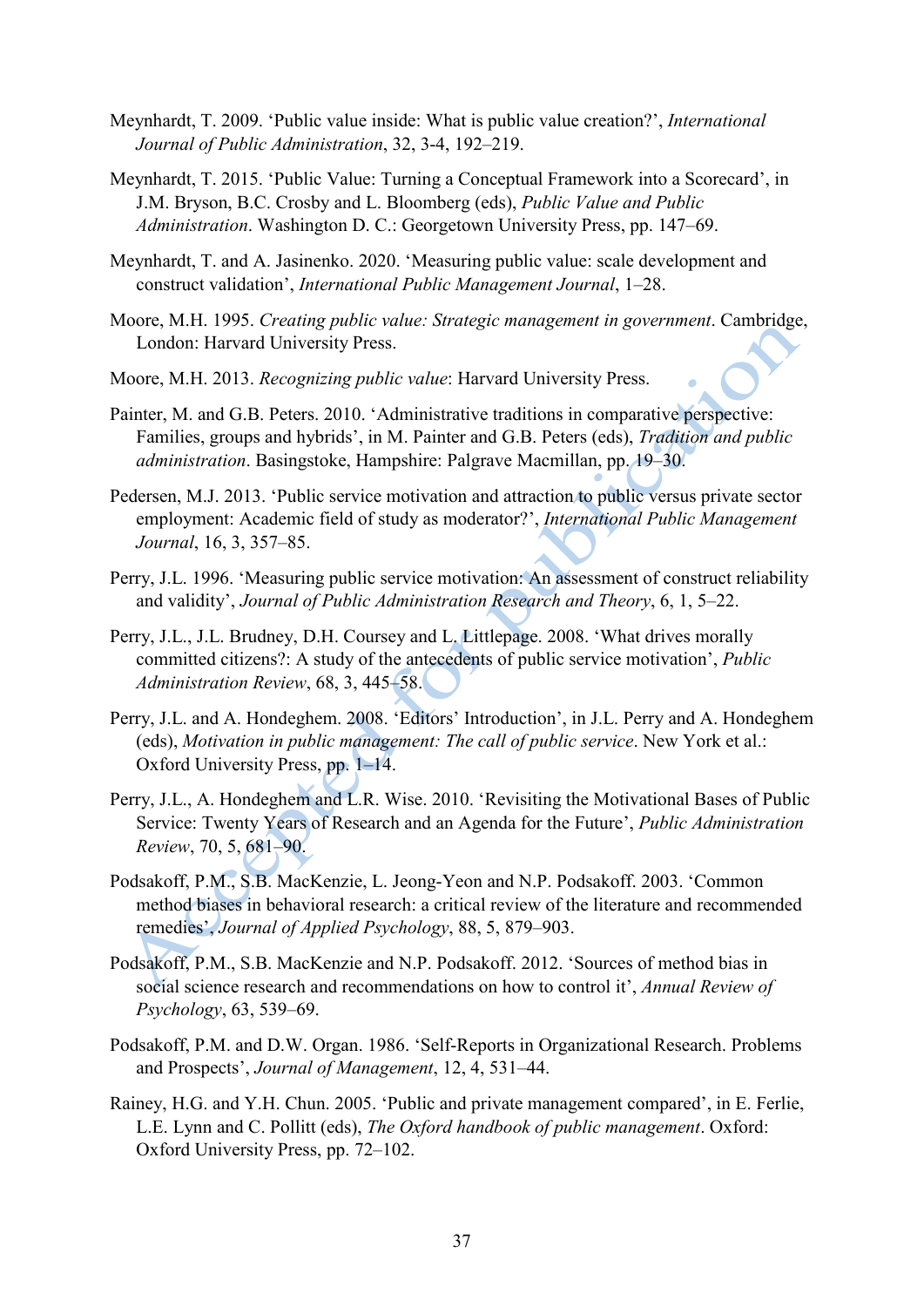- Richardson, H.A., M.J. Simmering and M.C. Sturman. 2009. 'A tale of three perspectives: Examining post hoc statistical techniques for detection and correction of common method variance', *Organizational Research Methods*, 12, 4, 762–800.
- Ripoll, G. and A. Ritz. forthcoming. 'Public Service Motivation and Human Resource Management', in B. Steijn and E. Knies (eds), *Research Handbook on HRM in the Public Sector*. Cheltenham: Edward Elgar.
- Ripoll, G. and C. Schott. 2020. 'Does public service motivation foster justification of unethical behavior? Evidence from survey research among citizens', *International Public Management Journal*, 1–22.
- Ritz, A. 2011. 'Attraction to public policy-making: A qualitative inquiry into improvements in PSM measurement', *Public Administration*, 89, 3, 1128–47.
- Ritz, A., G.A. Brewer and O. Neumann. 2016a. 'Public service motivation: A systematic literature review and outlook', *Public Administration Review*, 76, 3, 414–26.
- Ritz, A., O. Neumann and W. Vandenabeele. 2016b. 'Motivation in the public sector', in T.R. Klassen, D. Cepiku and T.J. Lah (eds), *The Routledge handbook of global public policy and administration*. Florence: Taylor and Francis, pp. 346–59.
- Ritz, A., C. Schott, C. Nitzl and K. Alfes. 2020. 'Public service motivation and prosocial motivation: two sides of the same coin?', *Public Management Review*, 1–25.
- Ritz, A. and C. Waldner. 2011. 'Competing for future Leaders: A study of attractiveness of public sector organizations to potential job applicants', *Review of Public Personnel Administration*, 31, 3, 291–316.
- Rose, R.P. 2013. 'Preferences for careers in public work: Examining the government– nonprofit divide among undergraduates through public service motivation', *American Review of Public Administration*, 43, 4, 416–37.
- Schneider, B. 1987. 'The people make the place', *Personnel Psychology*, 40, 3, 437–53.
- Schneider, B., H.W. Goldstein and B.D. Smith. 1995. 'The ASA Framework: An Update', *Personnel Psychology*, 48, 747–73.
- Schott, C., O. Neumann, M. Baertschi and A. Ritz. 2019. 'Public service motivation, prosocial motivation and altruism: Towards disentanglement and conceptual clarity', *International Journal of Public Administration*, 42, 14, 1200–11.
- Schott, C. and A. Ritz. 2018. 'The dark sides of public service motivation: A multi-level theoretical framework', *Perspectives on Public Management and Governance*, 1, 1, 29– 42.
- Schott, C., D.D. van Kleef and T. Steen. 2015. 'What does it mean and imply to be public service motivated?', *American Review of Public Administration*, 45, 6, 689–707.
- Scott, R.W. 2008. *Institutions and Organizations: Ideas and Interests*. Thousand Oaks CA: SAGE.
- Seanwright, J. and J. Gerring. 2008. 'Case selection techniques in case study research', *Polit Res Quart*, 61, 294–308.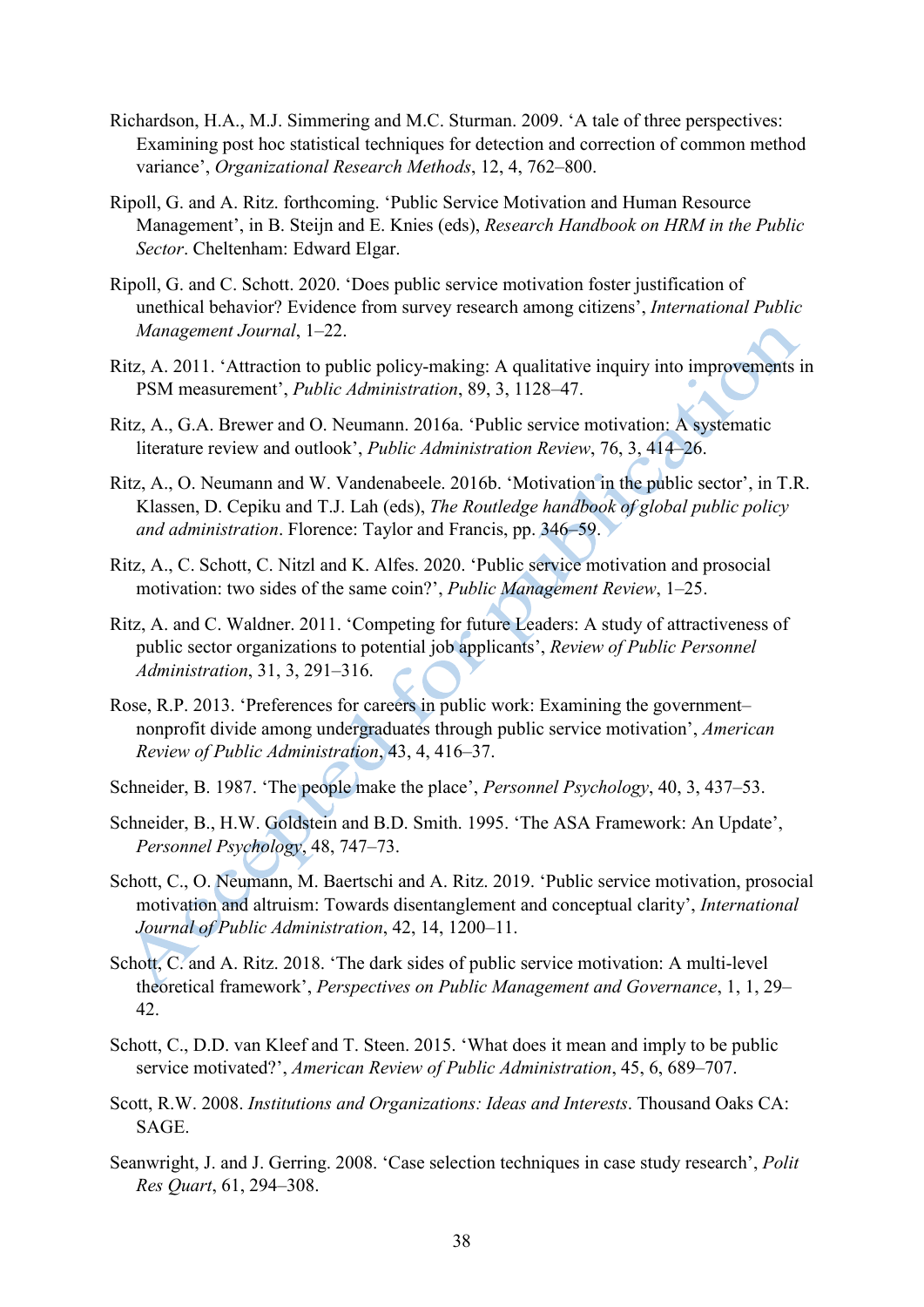- Siemsen, E., A. Roth and P. Oliveira. 2010. 'Common method bias in regression models with linear, quadratic, and interaction effects', *Organizational Research Methods*, 13, 3, 456– 76.
- Steijn, B. 2008. 'Person-Environment Fit and Public Service Motivation', *International Public Management Journal*, 11, 1, 13–27.
- Taylor, J. 2010. 'Public service motivation, civic attitudes and actions of public, nonprofit and private sector employees', *Public Administration*, 88, 4, 1083–98.
- Teo, S.T.T., D. Pick, M. Xerri and C. Newton. 2016. 'Person–Organization Fit and Public Service Motivation in the Context of Change', *Public Management Review*, 18, 5, 740–62.
- Tschirhart, M., K.K. Reed, S.J. Freeman and A.L. Anker. 2008. 'Is the grass greener? Sector shifting and choice of sector by MPA and MBA graduates', *Nonprofit and Voluntary Sector Quarterly*, 37, 4, 668–88.
- Universum. 2020. *The most attractive employers in Switzerland 2020*.
- Van Witteloostuijn, A., M. Esteve and G. Boyne. 2017. 'Public sector motivation ad fonts: Personality traits as antecedents of the motivation to serve the public interest', *Journal of Public Administration Research and Theory*, 27, 1, 20–35.
- Vandenabeele, W. 2007. 'Toward a public administration theory of public service motivation', *Public Management Review*, 9, 4, 545–56.
- Vandenabeele, W. 2008. 'Government Calling: Public Service Motivation as an Element in Selection Government as an Employer of Choice', *Public Administration*, 86, 4, 1089– 105.
- Vandenabeele, W., A. Hondeghem and T.P.S. Steen. 2004. 'The Civil Service as an Employer of Choice in Belgium: How Work Orientations Influence the Attractiveness of Public Employment', *Review of Public Personnel Administration*, 24, 4, 319–33.
- Vandenabeele, W. and S. Jager. 2020. 'Government Calling Revisited: A Survey-Experiment on the Moderating Role of Public Service Motivation in Assessing Employer Attractiveness', *Frontiers in psychology*, 11, 559011.
- Vandenabeele, W., P. Leisink and E. Knies. 2013. 'Public value creation and strategic human resource management: Public service motivation as a linking mechanism', in P. Leisink, P. Boselie, M. Van Bottenburg and D.M. Hosking (eds), *Managing social issues: A public values perspective*: Edward Elgar Publishing, pp. 37–54.
- Vandenabeele, W., A. Ritz and O. Neumann. 2018. 'Public service motivation: State of the art and conceptual cleanup', in E. Ongaro and S. Van Thiel (eds), *The Palgrave Handbook of Public Administration and Management in Europe*. Houndmills Basingstoke: Palgrave Macmillan, pp. 261–78.
- Wanous, J.P. 1980. *Organizational entry: Recruitment, selection, orientation, and socialization of newcomers*. Reading, MA: Addison-Wesley.
- Weißmüller, K.S., L. de Waele and A. Van Witteloostuijn. 2020. 'Public Service Motivation and Prosocial Rule-Breaking - An international vignettes study in Germany, Belgium, and